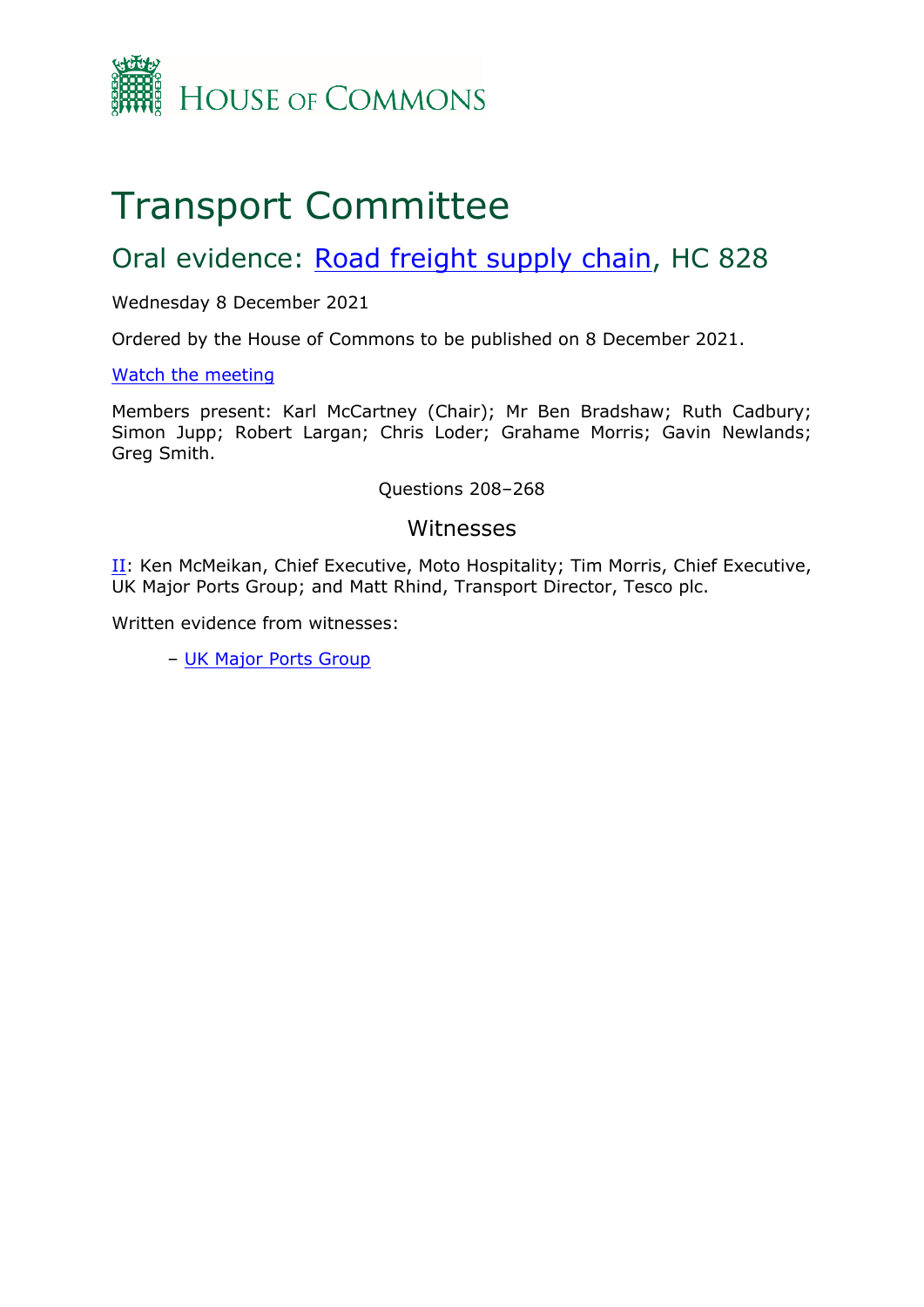

## <span id="page-1-0"></span>Examination of witnesses

Witnesses: Ken McMeikan, Tim Morris and Matt Rhind.

Q208 **Chair:** We now have our second panel. I will come to each of you in turn. First of all, we will go to our online witness. Please introduce yourself with your name, your role and the organisation you work for.

*Matt Rhind:* Good morning. My name is Matthew Rhind. I am the transport and network director for Tesco.

*Tim Morris:* I am Tim Morris, chief executive of the UK Major Ports Group, the trade association for large port operators.

*Ken McMeikan:* Good morning, I am Ken McMeikan. I am the chief executive of Moto, the UK's largest motorway service area operator.

Q209 **Chair:** Thank you all. Matt, what are the most serious challenges facing the road freight supply chain, in your view?

*Matt Rhind:* It has been a challenging couple of years, some of which we know has been driven by Covid. Clearly, we have seen some issues with driver availability in the country. What we have focused on as a business is just making sure that our customers can access goods in a timely fashion. That has meant that we have had to adapt some of our plans to fit some of the labour challenges that we have seen. I would say that, predominantly, in our road industry it has been driver availability.

Q210 **Chair:** Thank you. Tim.

*Tim Morris:* It is a bit like Matt It has been a very busy and stretching time for ports. We have been the jam in the sandwich of what has been a very busy and very volatile shipping market. There has been very strong demand for goods that are shipped. On the land side, there are the challenges of moving those goods on and off the port, where the issues about HGV driver availability have been a notable factor in constraining the flow of goods on and off the port.

*Ken McMeikan:* I think there is a whole myriad of challenges for HGV drivers specifically. We have obviously been going through Covid. I think they have been largely among the unsung heroes of the pandemic, keeping vital foods and medicines moving across the UK.

Back in 2017, it was identified that there was a chronic shortage of dedicated HGV parking spaces for drivers to park overnight, with managed on-site facilities and basic requirements like toilets, showers and access to food and drink. We have made very little progress since 2017. One of the big challenges that we face is planning, whether it is to get dedicated lorry parks or extensions on our managed sites for more HGV parking spaces. Providing facilities in which HGV drivers can work comfortably and have a place to park safely and securely overnight remains one of the biggest challenges.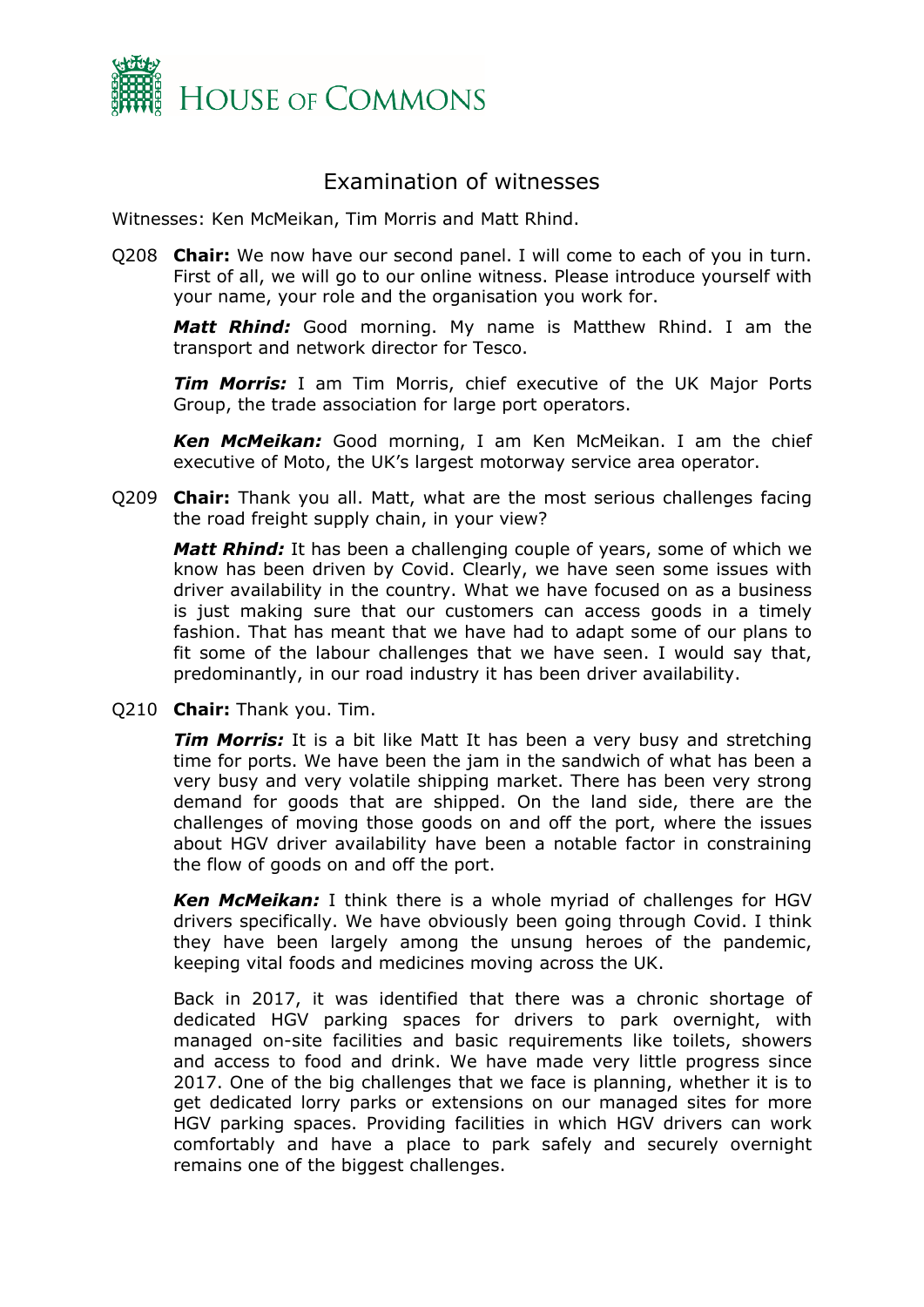

Q211 **Chair:** I am going to come straight back at you, Ken, because I realise that you have mentioned things that some of my colleagues are going to touch on later. You have recognised initially what the problems are. What are the hold-ups that are not allowing you to address those problems perhaps as quickly as you want to?

*Ken McMeikan:* The biggest single challenge we have is planning. It is not easy; it is complex. I would suggest that, rather than trying to take too much time today, I should probably provide further written evidence to explain the complexities around it.

At a high level, there is the national planning policy, which has very little reference to the requirements for local authorities with regard to HGV parking and the facilities that should be available for HGVs. Therefore, when we are trying to get extensions to our existing sites or we are looking to open a new MSA with dedicated lorry parking, with all the facilities that a motorway service area would provide, or indeed a new dedicated HGV truck stop, which we are trying to do in Kent at the moment, I believe local authorities do not have sufficient guidance on exactly what the requirement is for HGV drivers, to then make decisions around the actual shortfall in the number of dedicated HGV parking spaces that are required in a local area. Our sites can often be in areas of outstanding natural beauty or in the green belt. The land that we need to extend our existing sites will fall into that. Without specific detailed guidance on what the requirements are for HGVs across the UK, it is unlikely that we are going to get speed in having more HGV parking facilities available for drivers.

Q212 **Chair:** Thank you for that answer. My colleagues might well come back to that issue later on in the session.

I want to go back quickly to Matt, if I may. I asked the same question of the first panel. Are there productivity and profitability considerations that may have hindered you or exacerbated the challenges that the road freight supply chain is experiencing, in your view?

*Matt Rhind:* No, not really. We have seen productivity through Covid improve, when you look at it from a road transport perspective. Roads were less busy and there was less congestion. Equally, there was greater availability of labour during that time as many other businesses had furloughed, so I would not say that is the case, no.

Q213 **Chair:** Tim, do you have anything to add?

*Tim Morris:* There have definitely been pinch points, as we have seen it, in the supply and demand balance of goods flowing through ports. We have had to work very hard as ports to mitigate some of the issues that we have experienced through truck driver shortages. For example, a key lever is greater use of rail freight, and we would like to do more. It is a question, for ports, of not just seeing road haulage as its own siloed activity, issue or opportunity. It is about seeing it fitting within the broader framework of different freight modes.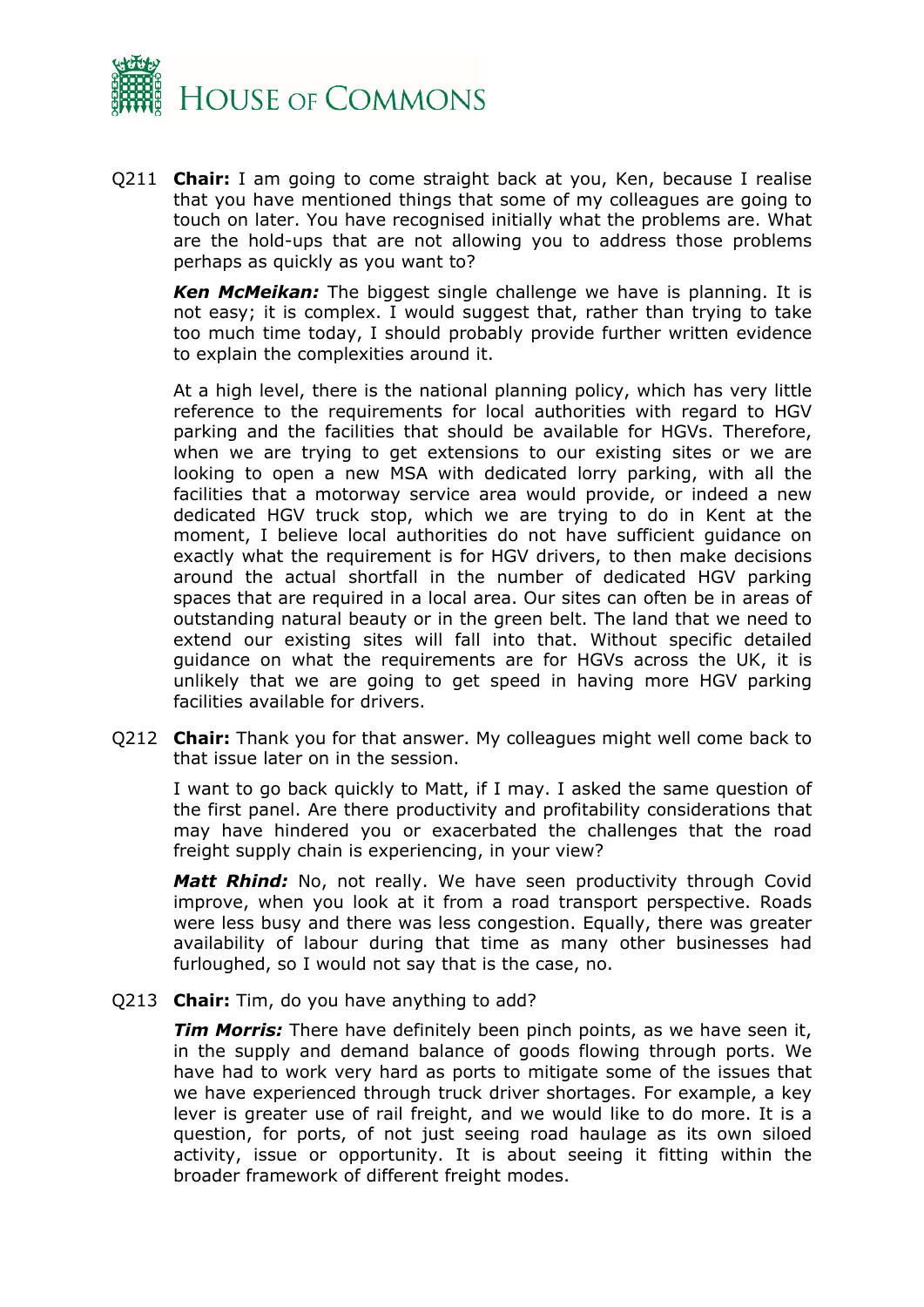

**Chair:** Witnesses, thank you for the short answers. If we can keep that up, it would be great. I will hand over to my colleague, Simon Jupp.

Q214 **Simon Jupp:** Good morning, panel. Thank you very much for joining us. Matt, why do you think that so many HGV drivers choose to leave the profession?

*Matt Rhind:* It is a very good question. I am certainly very prepared to offer a statement on that. It is an ageing demographic. Historically, we have seen very few new entrants in that space. That has been a problem that this Committee has identified previously.

I believe that, as a result, we have seen more individuals and drivers retiring. That has not helped. The end of freedom of movement has certainly impacted on our ability to access labour. The IR35 legislation, which was introduced in April this year, has definitely had an effect on those who are self-employed choosing alternative careers. Covid and its impact on the ability to access licences in a timely manner has meant that we have seen some delay there. Equally, through the Covid period, testing was not undertaken, which has resulted in us seeing a flow-out of retirees and the inability for any flow-in of new drivers. Those are the key considerations that I see at the moment.

Q215 **Simon Jupp:** Thank you, Matt. Tim.

*Tim Morris:* There is definitely a demographic element. There is a perception about truck driving as an attractive thing to go into, as a number of your previous witnesses referenced. There is also the issue of alternative careers and working hours that has been referenced before. That is something we see as well. There is a big job for the sector.

I would say that it is a little broader than just road freight. Interesting young people and people from more diverse backgrounds in the freight and logistics sector is a broader challenge, but it has come particularly to the point with HGV drivers. It would probably be remiss of me not to mention the fact that other parts of the logistics sector, such as warehousing, are also seeing a real squeeze on workers at the moment. It is a very hot labour market for drivers, warehouse operatives, and so on, all the way through the chain at the moment.

Q216 **Simon Jupp:** You have identified a few problems there. I will ask Ken the first question before I talk about terms and conditions, if I may. Why do you think that HGV drivers are leaving the profession?

*Ken McMeikan:* I agree with what both of my colleagues have very eloquently outlined. The only thing I would add is that the reality is that it is quite a hard job. If you are staying away overnight during the week we are at our busiest Monday to Thursday when we have 2,300 HGV drivers parked with us overnight—and if you identified back in 2017 that there is a chronic shortage of HGV parking spaces, with an estimate that 39% of drivers are having to park in lay-bys or industrial estates, away from managed sites and facilities, it is not particularly attractive as a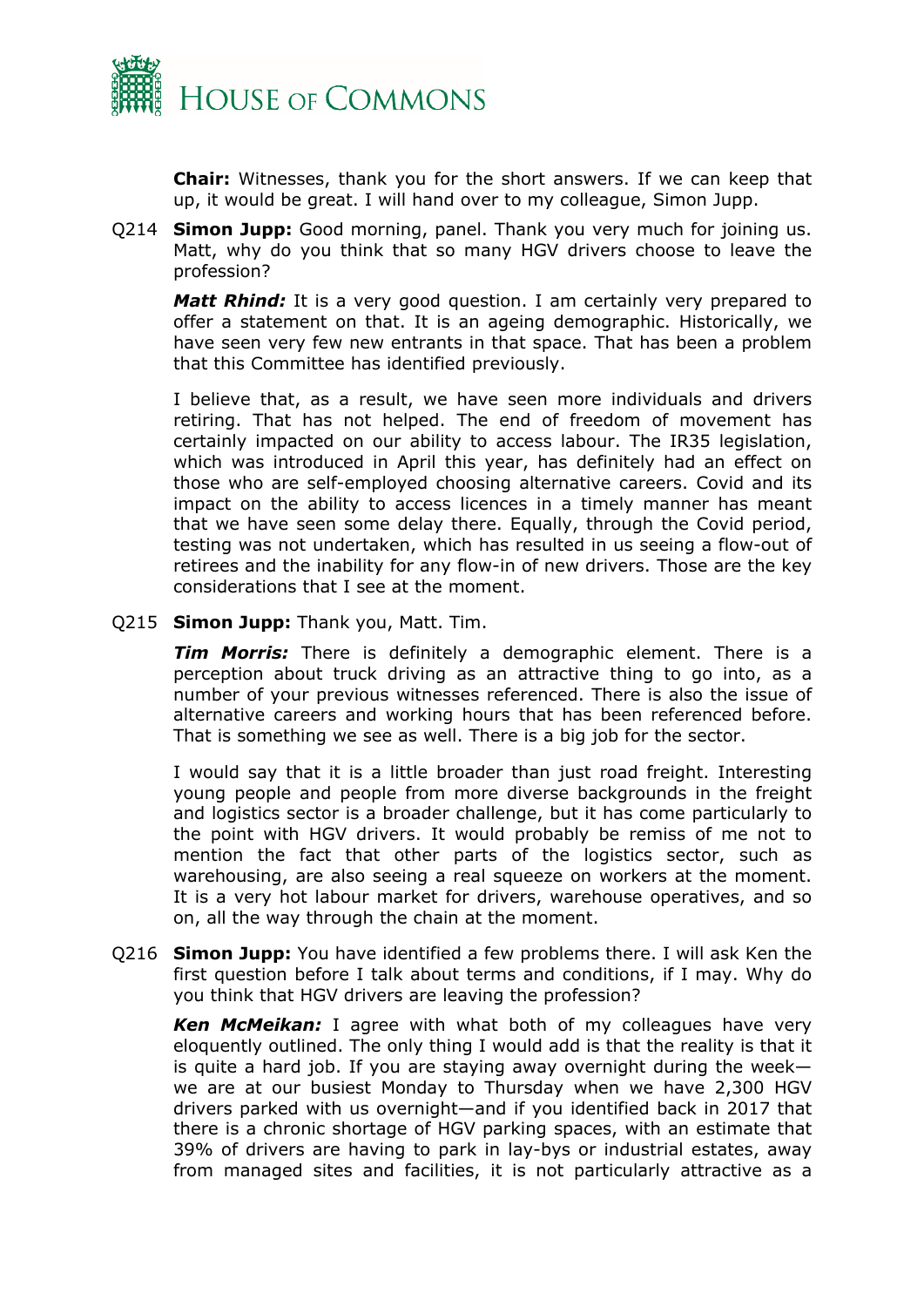

career to think that you are possibly going to be parking in a lay-by with no washing or toilet facilities and nowhere for food and drink. We have to improve the conditions considerably if we want to attract people.

Q217 **Simon Jupp:** Talking about terms and conditions, in your company, Moto Hospitality, what have you done to improve the conditions and facilities for drivers?

*Ken McMeikan:* We listen to our HGV drivers constantly. They are a very vocal group; they don't hold back. We know what they want. They want increased shower facilities, working and available when they want to have a shower. They want increased and improved food, particularly on the healthier option side. They want greater availability and choice later in the evening, if they happen to be doing a long day. Security is probably the one that comes up more than most. If an HGV driver cannot sleep overnight, safe in the knowledge that they are unlikely to have their vehicle broken into, it is not a particularly conducive work environment. That is why we have invested in showers and security on our sites. We continue to invest in security and showers. We are refurbishing and refitting 50% of our showers by Easter.

We have introduced new brands. For example, based on customer feedback, we have started to roll out Pret, which is considered by the consumer to offer alternative, healthier choices in food. We have invested in keeping our hours open longer for HGV drivers, as well as our other customers. We have 120 million visitors to our sites a year. We have to look after all their needs.

Q218 **Simon Jupp:** Other sandwich shops are available. Tim, I will put the same question to you. When it comes to terms and conditions, you mentioned a couple of the issues that we had in the last session regarding what drivers face and the reality of the role. What are you doing to improve drivers' terms and conditions? Do you see it as your responsibility?

*Tim Morris:* I would broaden it slightly to the broader driver experience. The No. 1 thing that ports can do, and are very focused on doing, is keeping drivers moving in and out of ports. The No. 1 bit of feedback we get from drivers is that they do not want to be hanging around in ports. They want to arrive, drop their load, pick up the next one and move. There are various initiatives and systems that we work on in order to make sure that that is as slick as possible. It does not always work but, nevertheless, the time between gate to gate movement is a regular KPI that most of the big port operators monitor.

That is the broader thing: get them working and make sure that they are not just sat around waiting for things to happen. There are a relatively small number of ports that employ drivers directly. What we have seen is similar, I imagine, to many of the bigger and more responsible operators in the sector, which is significant increases in pay and flexibility around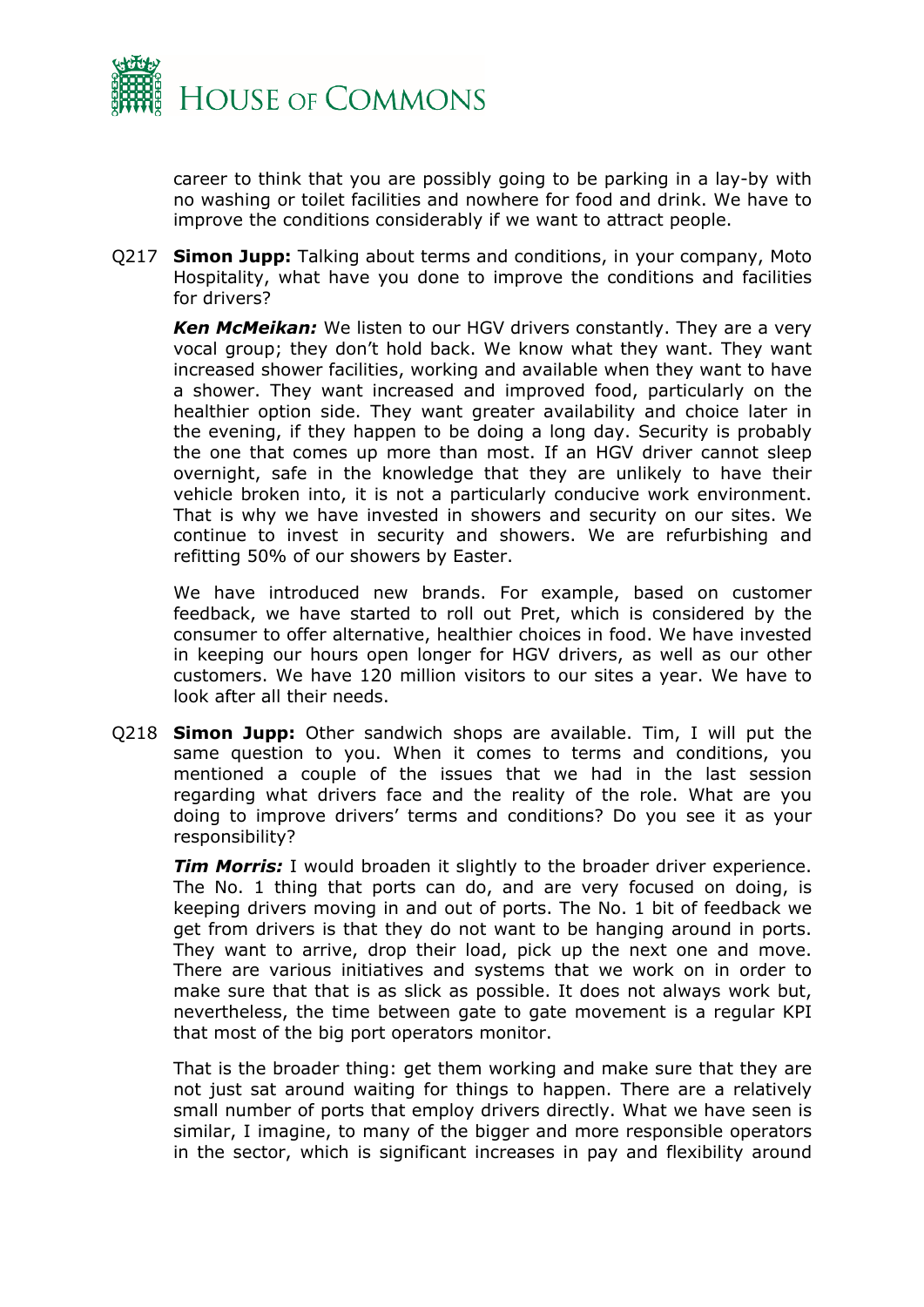

conditions. We are working with the drivers on working hours. It is still a very hot market for already qualified HGV drivers.

The last thing is that, along with Ken, we find that truck drivers are a very vocal stakeholder group. Many ports are working to improve their amenity facilities, toilets, and so on. Again, there is work to be done, but there are certainly new facilities going in at a number of the big ports.

Q219 **Simon Jupp:** Matt, I have the same question to you about the responsibility to improve drivers' terms and conditions. I think nearly everyone on this panel, both witnesses and Members of Parliament, will be very familiar with seeing your brand going around our constituencies and areas. What are the terms and conditions for your drivers at the moment? How have they changed over the last six months, for example?

*Matt Rhind:* We have certainly seen a behavioural change in the drivers who deliver to us. I will speak a bit more about what I mean. Through Covid, there was clearly great guidance from the Government as to how we should maintain environments to keep Covid-safe. Through that period of time, albeit that we have facilities for all our goods-in drivers to use, with the necessary amenities that you would expect, a number of drivers chose and wanted to stay in their cabs so that they could isolate themselves from the potential of catching Covid and the risk of that. The amenities were still available to those drivers, but it was a choice that they could make. I think it was a choice that was responsible to keep everybody safe.

We have continued with that operation and that way of working. As some of the other witnesses described, drivers are quite vocal in helping us to understand what they need from us, as well as a number of haulage businesses. We have maintained the facility for them to stay in their cabs if they so wish, but where they do not wish to, they have the facilities available in our distribution centres that you would expect us to have.

Q220 **Simon Jupp:** Have you managed to improve the facilities in your distribution centres? Based on the feedback you have had from your drivers, have you invested in them? We have heard from other members of the panel this morning that they have had to do that over the last six months. Have you done the same?

*Matt Rhind:* I do not think we have had to because we already had that. We have facilities that, I think, were always acceptable. If there are any examples, I would be happy to take those away and investigate them. We are satisfied that our facilities are quite good.

Q221 **Simon Jupp:** Don't worry. I wouldn't have expected you to go round every single one. Quickly, before I run out of time and have to hand back to the Chair, we have had real problems with licensing at the DVLA and DVSA over the best part of a year. What has been the impact on your business, and do you think the performance of those two bodies is improving? I will start with Matt, if I may.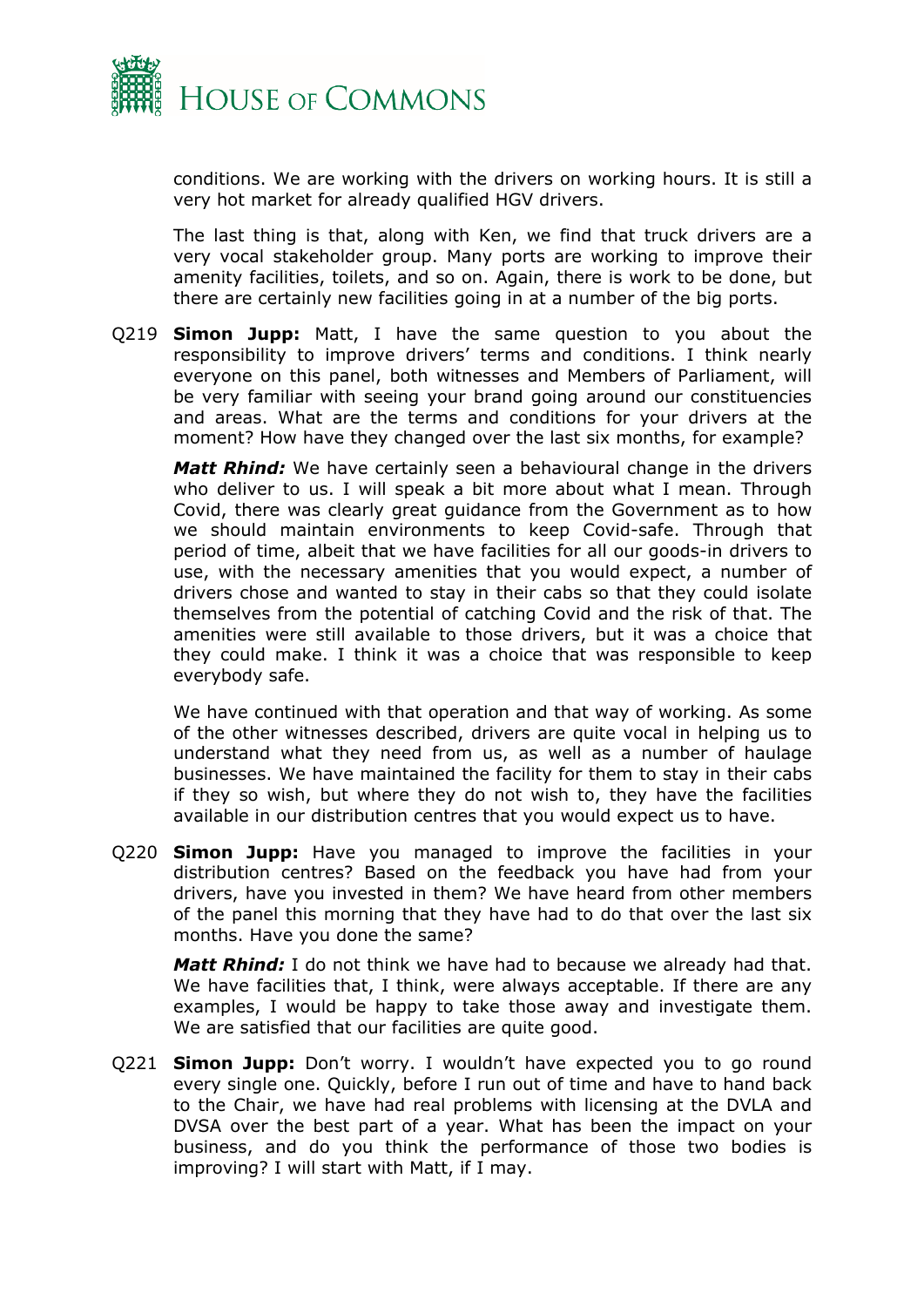

*Matt Rhind:* It has been a really tough time with Covid for everybody. Certainly, the DVLA and DVSA are not immune to that issue. We have seen an improvement in the return of licences. We have seen an improvement in the time in which there have been delays. Whatever can be done to help further mitigate those delays, we would really appreciate, but we have definitely seen an improving trend, to answer your question.

Q222 **Simon Jupp:** I will try to keep this as brief as possible. Tim, thumbs up or thumbs down on the DVLA or DVSA in the last couple of months?

*Tim Morris:* We see the end result, not the mechanisms. Where we currently sit is that there is a broadly improving situation in driver numbers and driver availability, but it is very volatile. On some days, in certain ports, you can be 25% above average in drivers through the door. Sometimes, it can be much lower. It varies between ports; there seems to be a regional dimension as well. Hopefully, something is happening that is producing an improving trend, but nevertheless it is bumpy and volatile.

Q223 **Simon Jupp:** Ken, can I come to you?

*Ken McMeikan:* It is very similar. I do not really have a strong view on the DVLA other than what I read, or through different HGV associations that we obviously work with. The concern was that Covid reduced the number of tests that were being done. There was already a shortfall of 60,000 drivers in the industry before we went into Covid. That has only been exacerbated.

One of the previous witnesses made a comment that I thought was very pertinent. It takes time to accelerate the number of tests and so on to get a sufficient number of drivers. We have a huge backlog, and it is going to take time.

**Simon Jupp:** Thank you. You may not have strong views on the DVLA, but I think any MP in this room will have very strong views on the DVLA over the last six months.

**Chair:** Chris Loder has some questions on this issue, and then I will come to Ruth.

Q224 **Chris Loder:** Good morning, everybody. It is good to see you. Matt, I have a few questions for you first. Could you tell the Committee what percentage of your whole driving workforce is directly employed, and what percentage is engaged through an agency or another arrangement?

*Matt Rhind:* Yes. Circa 21% of our workforce are what we could call contractors or agency drivers, which means that the remaining 79% are Tesco. That has steadily changed over the years. We are seeing an increase in the number of drivers who want to come and work for us directly, which we very much welcome. We are actively recruiting more agency drivers to Tesco. We see it as good progression for them, and it gives them more certainty, but we respect the views of a number of our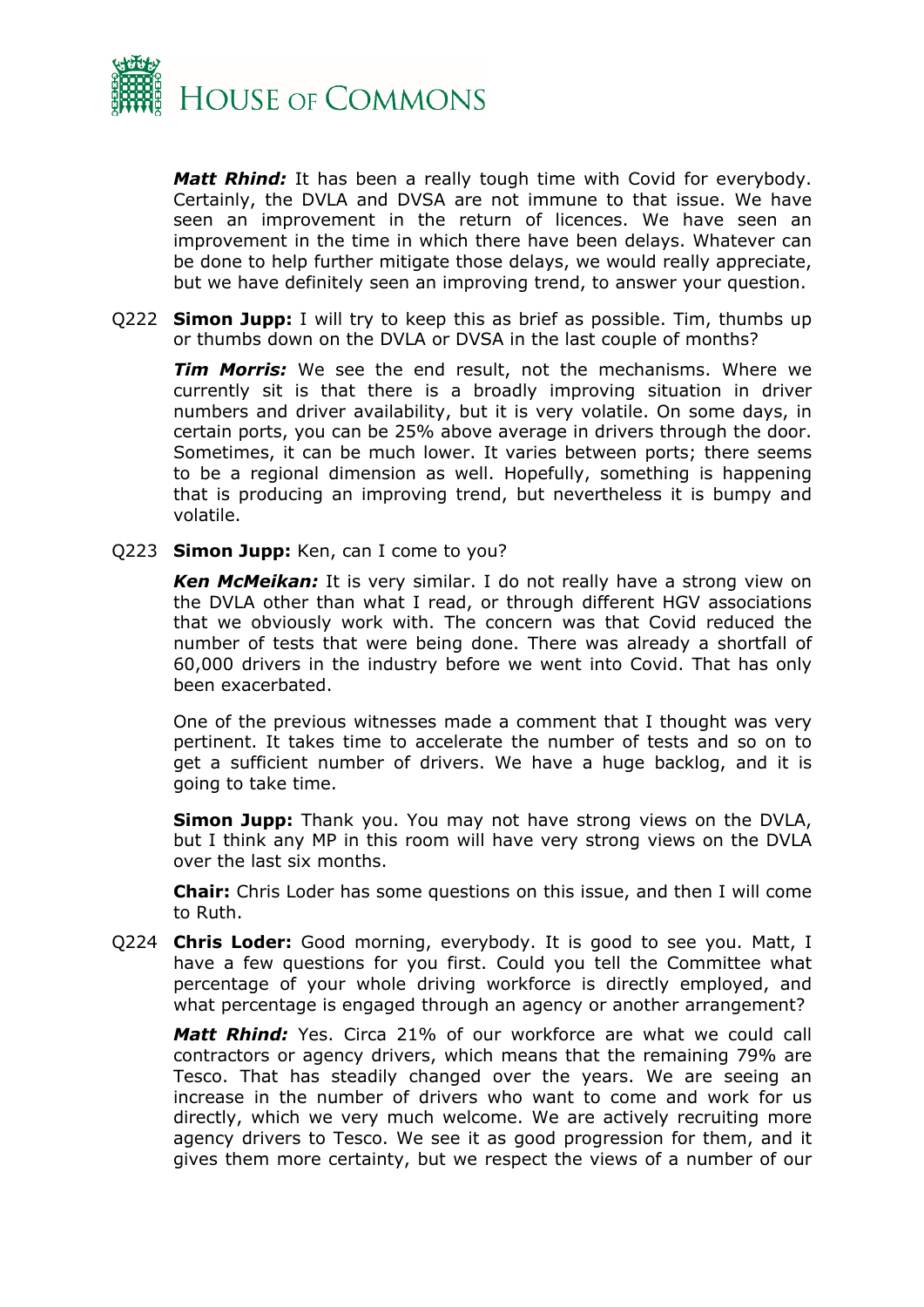

agency drivers, who see driving for agencies as a more flexible way to work.

Q225 **Chris Loder:** Is that a trend that is increasing as time goes on, or decreasing?

*Matt Rhind:* The trend of agency drivers and having them in our business is decreasing. We are seeing an increase in the number of own drivers, which we very much welcome.

Q226 **Chris Loder:** Previously, we have heard evidence—both at Committee and otherwise—that Tesco, for example, has taken direct measures, through redundancy, to make that move to agency. Could you confirm whether that is accurate or not?

*Matt Rhind:* There have been a number of conversations that are still ongoing with the union, where we have been working on something called retained pay and a move to buy colleagues out of terms and conditions. That has now gone to the High Court for judgment. At this point in time, I await the outcome to be able to comment on it further.

Q227 **Chris Loder:** Of course. While I would not want you to comment on it specifically, do you think, given the shortage that we are facing and the many difficulties that we have been talking about at this Committee and at previous Committee meetings, it is appropriate to have that conversation about buying your employees out of their terms and conditions when we are in such a difficult national position?

*Matt Rhind:* The conversation that we have had with our union colleagues on this has been ongoing for some time. As such, it is not a recent conversation that has started to happen.

Q228 **Chris Loder:** I have two final points. I think you mentioned that 21% of your workforce are agency. What turnover rate of that group do you see, compared with your directly employed drivers?

*Matt Rhind:* It is a really good question. The turnover that we see in our agency percentile is far greater. They are a far more transient workforce. Obviously, as freedom of movement changed, we saw a more rapid change in the number of individuals and the turnover in that space.

Q229 **Chris Loder:** Would you therefore accept that the high degree of agency workforce is less resilient than your directly employed workforce?

*Matt Rhind:* The agency workforce is not about resilience. They offer something that is truly valuable to our business, where we work—

Q230 **Chris Loder:** It is commercially valuable, Matt, but, as you said, there is a higher turnover. You mentioned earlier your manpower planning difficulties, that you have a high turnover of staff, and that you have a high average age of staff, if I recall correctly. Does this not contradict that difficulty and, in effect, exacerbate that problem?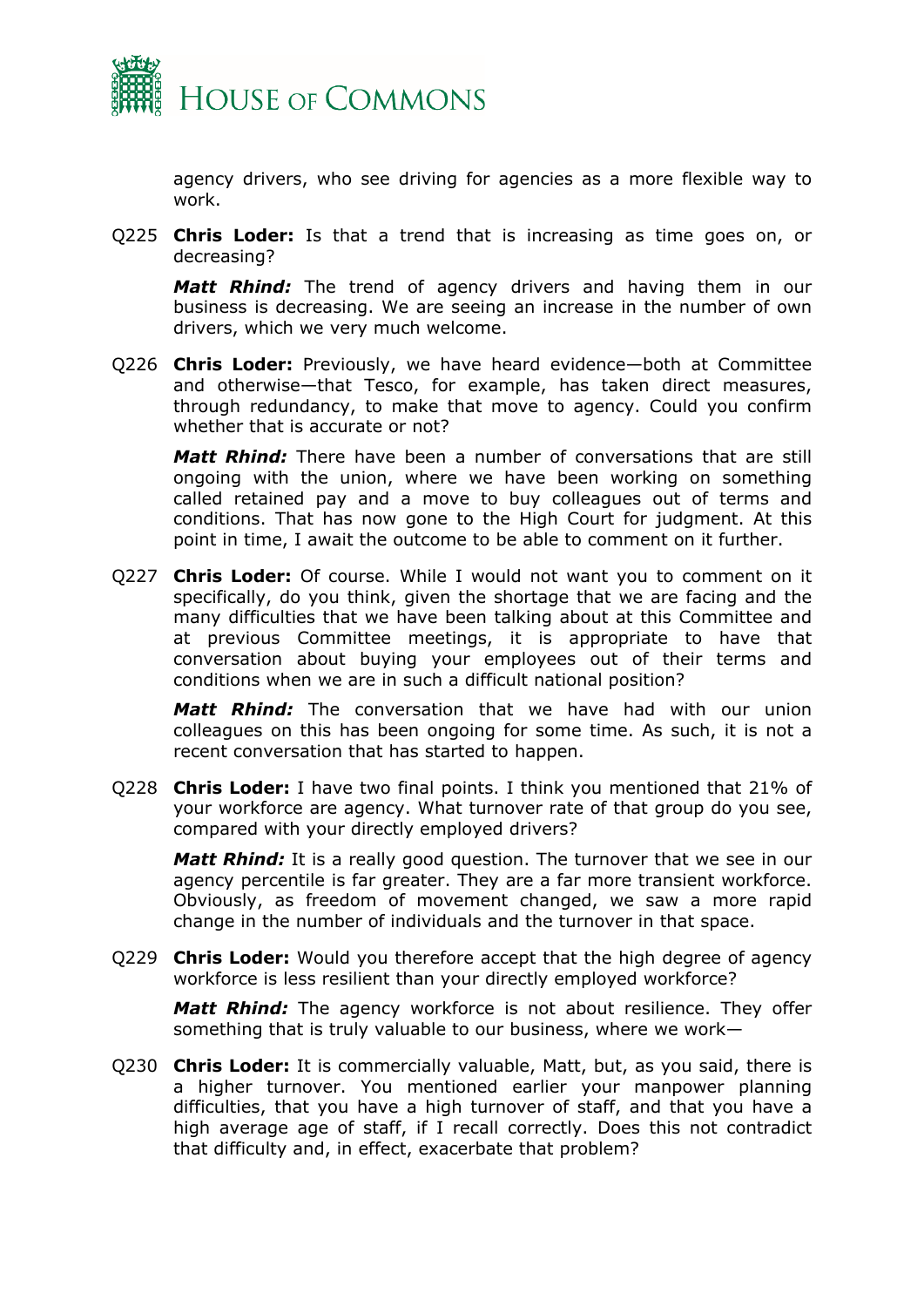

*Matt Rhind:* No. I think agency and contractors in our market will have a place in the future. I see them as a very valuable partner and solution in our supply chain, which, as you know, has been under incredible strain over the last 18 months, with Covid and the demands that has put on the country. I see this facility and this segment of the market as incredibly valuable.

Q231 **Chris Loder:** I am conscious of the time constraints that we have today, but I think I am right in saying, Chair—please correct me if I am not that we would welcome it very much if you would write to us, Matt, and explain this in more detail. It has been an area of concern for many of us on this Committee for some time. I think it is important that we can understand, in a little bit more detail, exactly the component parts that may or may not have gone to contribute to some of the difficulties we are seeing across the national network. I appreciate that we are just talking to you as Tesco, and your opinions will not necessarily be reflective of others, but as you are here, I think that would be very much—

**Chair:** If I can help as Chair, it is specifically any statistics you have that you could make available to the Committee that would help inform our eventual report, if that is okay.

*Matt Rhind:* I would be very happy to help.

**Chair:** Before I come to Ruth Cadbury, my colleague Ben is going to ask a very quick question, I think specifically to Ken.

Q232 **Mr Bradshaw:** Ken, in countries that have better facilities, who is responsible for providing them? Do you know the answer to that question?

*Ken McMeikan:* I am afraid I do not. I am in contact with the chief executive and chair of Tank & Rast over in Europe. I can certainly make inquiries. Again, I am very happy to come back when I speak to my colleagues in Europe.

Q233 **Mr Bradshaw:** Thanks. It would be very useful to know. Is it the operator, like you, of the service station? Is it the Government, regional government, national Government—

**Chair:** What level of planning authority is basically responsible? I think that is what we are looking for.

*Ken McMeikan:* I will come back with that.

**Mr Bradshaw:** Thank you.

**Chair:** Do any of the other two witnesses have anything to add on that? If not, over to Ruth Cadbury.

Q234 **Ruth Cadbury:** The comparison with the mechanism for providing facilities in countries that appear to do better at providing both the quality and the quantity of facilities would be really useful.

I will start with Ken McMeikan at Moto. We have new planning guidance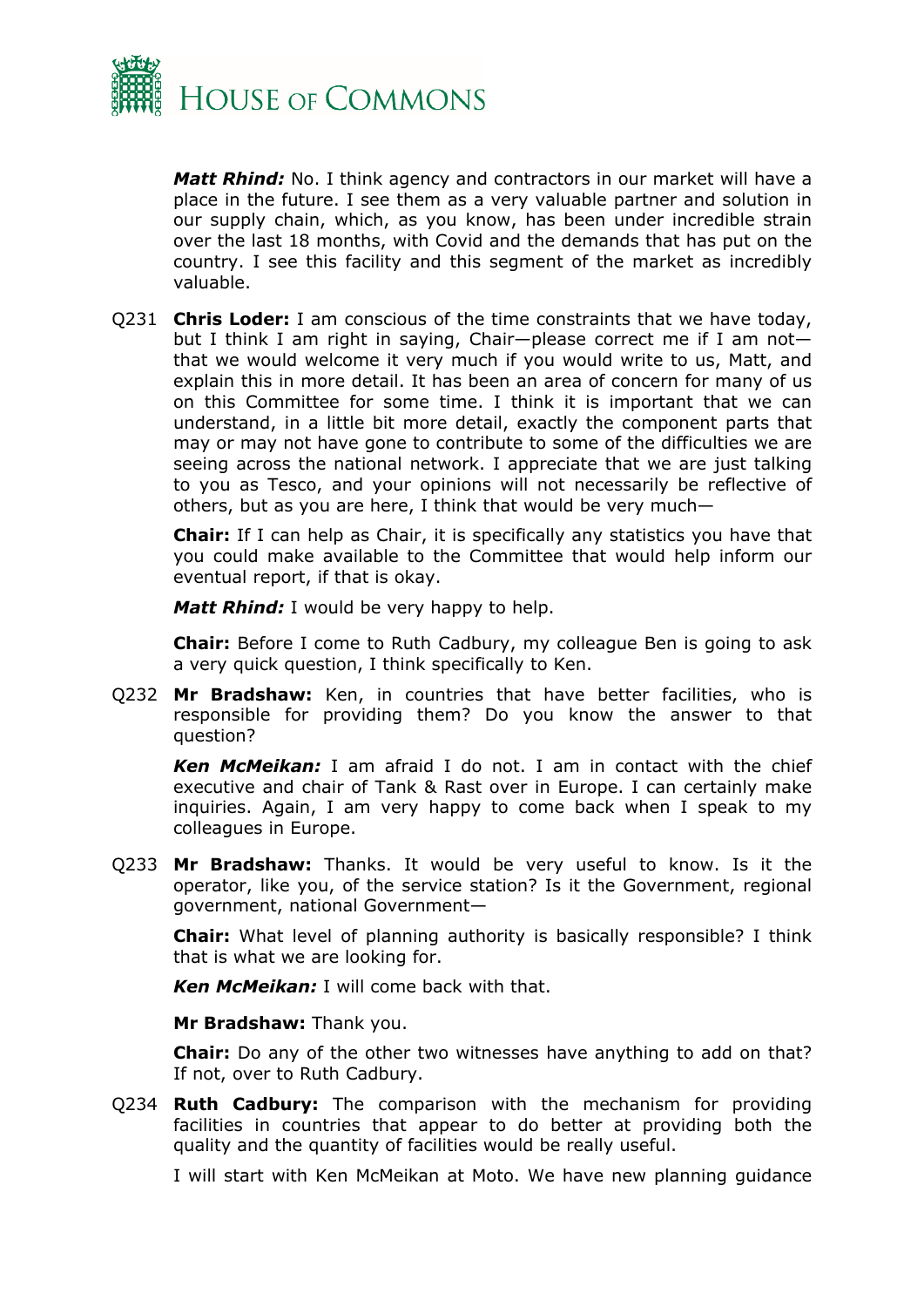

around the provision of lorry parks. First, do you welcome that, and what other barriers are there to building and upgrading adequate motorway and major A-road surface areas for lorries?

*Ken McMeikan:* Thank you. It is a great question. This was the point I was trying to make. It is really complex, as planning issues often can be, unfortunately. The biggest challenge for us is the guidance that local authorities have to make decisions and decide whether they will approve and support our applications for HGV parking extensions on our existing sites, new truck stops or new motorway service areas.

We welcome the fact that it is being reviewed, but it needs to be reviewed fast. We have had four or five years where we have known that there is a shortage. If you want to make progress, the simple solution is that the faster we can get the Government, the Department for Transport and National Highways to be really specific about what the requirements are of local authorities to meet the needs that we have nationally, working with industry, the better.

At the moment, the guidance is woefully inadequate. It is very high level. I feel for the local authorities because there is not enough detail for them to be able to make informed decisions. Often, for example, it is a lorry park. In answer to an earlier question from Simon, four of our sites will have HGV parking extensions next year, but that is only 116 spaces. The shortfall identified in 2017 was close to 3,600 and I suspect it is far greater today. With Kent being a particular hotspot and challenge, we have been spending hundreds of thousands trying to get planning consent for a new HGV truck stop in Wrotham in Kent. We are receiving a lot of pushback from the local community in objections, but I do not think that the local authority have enough guidance, or even a mandate on what they need to do, what part they play in—

Q235 **Ruth Cadbury:** Obviously, applicants such as yourselves and equivalent businesses can appeal a refusal.

### *Ken McMeikan:* Yes.

Q236 **Ruth Cadbury:** Are those appeals being upheld or are they getting overturned, and you are getting permission when you go to inspectors, using national guidance?

*Ken McMeikan:* It is mixed, and, yes, we appeal, but it is about the length of time for the process, and the cost associated with appeals. Even putting in for planning in the first place, if you do not have a reasonable degree of confidence that you are likely to get the planning, you have to make decisions commercially to invest that money elsewhere.

Q237 **Ruth Cadbury:** What you are saying is that, even at appeal level, the planning guidance that is there, and should give you comfort, is being weighed up against other policies, so you have a mixed picture even on appeals.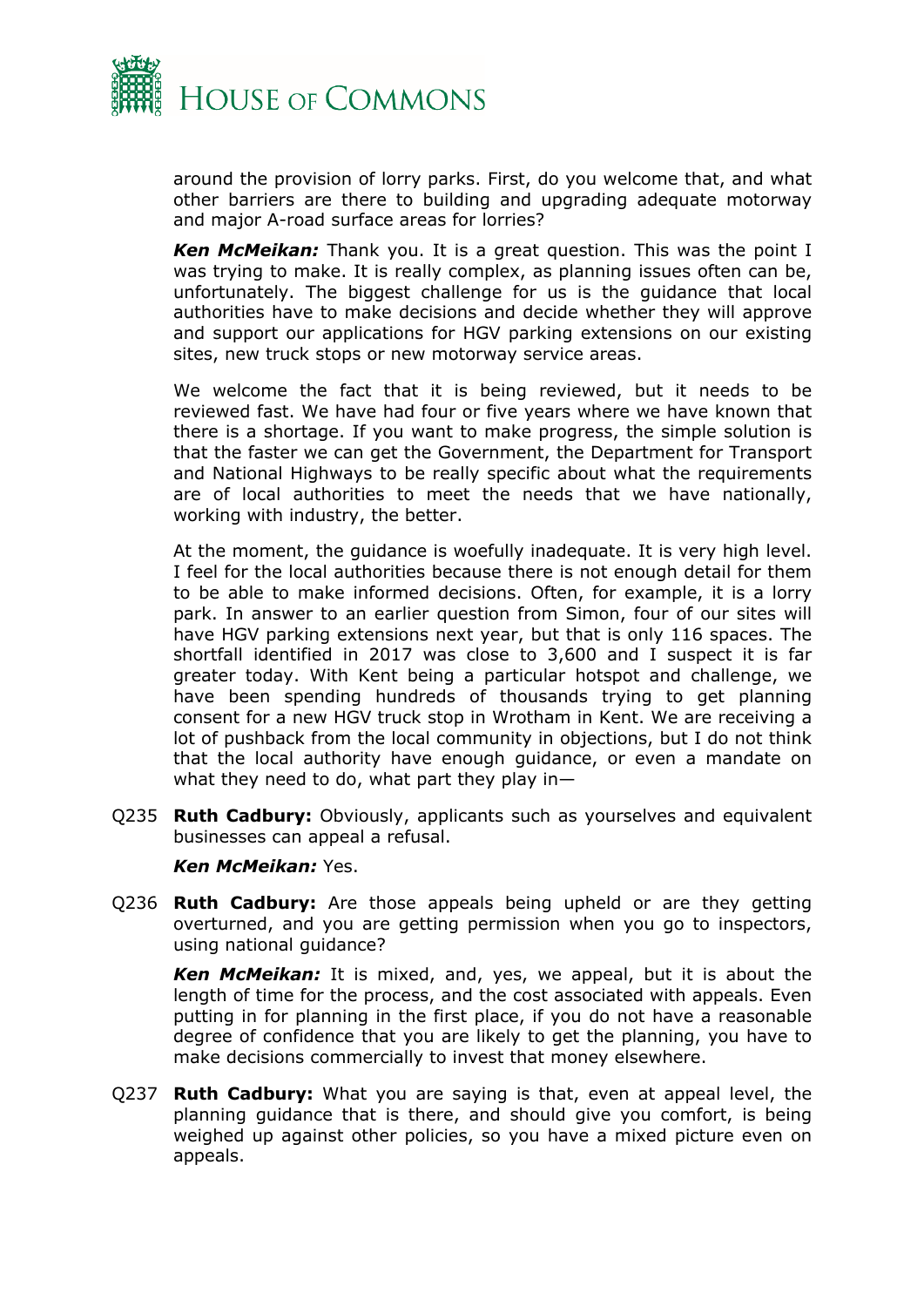

*Ken McMeikan:* Absolutely right. In the national planning policy guidance at the moment, I think there are two references to HGV. It is very high level and says that the local authority should be working with industry to provide the need. My recommendation for the Committee is that the more you can turn the shortfall that was identified back in 2017 into specific geographical local targets and give better guidance on what is actually required—

Q238 **Ruth Cadbury:** A special strategy.

*Ken McMeikan:* Yes, absolutely right.

Q239 **Ruth Cadbury:** Briefly, Baroness Vere, the Transport Minister, recently announced a package of measures on driver facilities and some funding. Do they go far enough?

*Ken McMeikan:* The funding definitely will not. Look, it is a good start and we welcome any investment, but I think it was £32.5 million. We opened Rugby, our first new motorway service area in 13 years, in April this year. That cost us £40 million and provided 100 HGV parking spaces, so £32.5 million will not go a long way.

I keep coming back to this. The more the Government, and Baroness Vere and the Department for Transport, can provide greater clarity, around what the actual requirement is, and set time targets to deliver on that shortfall in managed sites, the faster we will improve the conditions for HGV drivers.

Q240 **Ruth Cadbury:** Thank you. Matt, can I address the issue of the distribution centres in Tesco, where we have heard that historically there was almost a two-tier structure for driver facilities, depending on whether the drivers are directly employed or are bringing goods in? Are the facilities for drivers at your distribution centres good enough, and are they for all drivers?

*Matt Rhind:* I am happy to answer that question. It was one that I referenced earlier. We are happy with the facilities in our distribution centres and what we provide for drivers. We have seen some drivers electing to want to stay in their cabs due to social distancing and Covid rules, as we saw previously. We make facilities available to all drivers, whether they choose to stay in their cabs or not, with the appropriate facilities you would expect if you were visiting one of our DCs.

Q241 **Ruth Cadbury:** Thank you. Mr Morris, at UK ports you said that drivers generally want to turn around quickly, although of course there is the point that if they are coming to the end of their legal working time, as was already covered at distribution centres, they may need to stop and rest. Are the facilities at or near the ports adequate?

*Tim Morris:* We try to provide facilities on the ports. Around the ports, the picture would probably be variable. Ken and, I think, some of your previous witnesses mentioned the importance of planning in this system.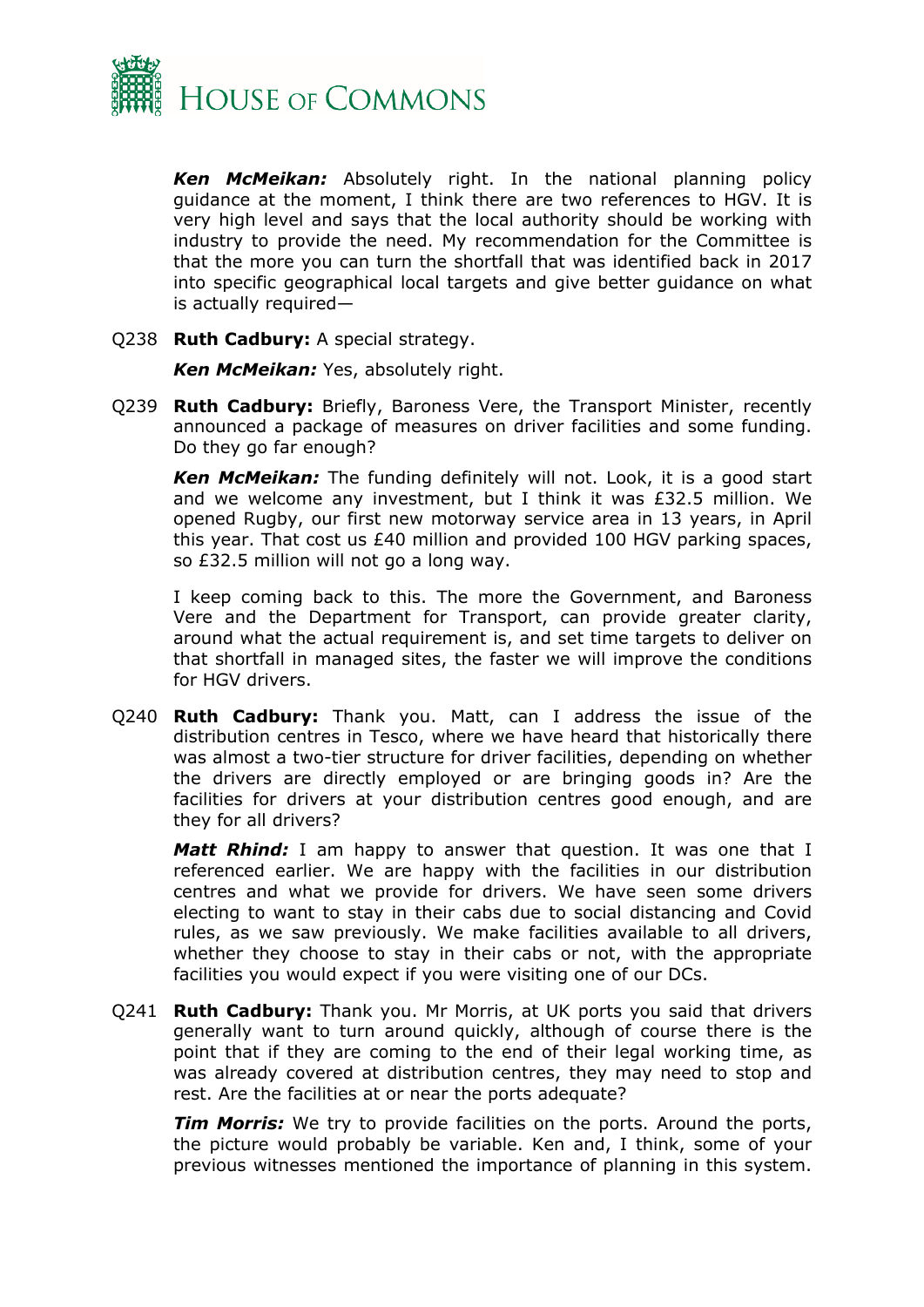

That is absolutely crucial, and I would support it as a key focus for improvement.

I would probably take it up a level slightly, which might help. One of the very positive things that came out of the Union connectivity review, somewhat surprisingly, was the idea of a strategic transport network. Something we have been interested in for a long time is a strategic freight network. The first order question for us is, "How do I get a box from Felixstowe to Wakefield?" Whether it goes on a truck, a train or indeed in some way on water is a second order issue.

Identifying that strategic network—there are not that many routes where a lot of freight will move—might then allow you to start focusing on some of the improvement opportunities, and maybe focusing on some of the planning issues in improving the routes themselves, making optimisations between road freight and rail freight paths. Then, if some of Ken's facilities are part of that key network, you will, hopefully, have a real weight of focus on making sure that those facilities are there, so that drivers have the right amenities, and freight itself is moving efficiently and effectively.

We understand that the national policy statement on national networks is coming up for review. That would seem like a tailor-made opportunity to try to rectify some of the wooliness and lack of detail that Ken has referenced.

**Ruth Cadbury:** Thank you very much.

**Chair:** We will quickly go to Chris Loder, brevity being our watchword, as ever.

Q242 **Chris Loder:** I want to ask you all briefly about the commercial arrangements that are in place for facilities and so on. You told us a moment ago that you thought it would be good to have more Government funding to support certain things. I want to understand the extent to which commercial operators use your facilities, and whether they pay you anything for it or not.

*Ken McMeikan:* As part of being a motorway service operator, we have conditions that we have to apply: free two-hour parking on all of our sites; free toilets and shower facilities; and provision of hot food and drinks 24/7, 365 days of the year. We have to provide all of that as a minimum requirement.

We charge HGV drivers who are parking and staying with us overnight, or customers who want to stay beyond two hours. There is a parking charge, and, typically for HGV drivers, it varies site by site. It also varies based on the facilities that are available at those sites. The charges are to provide security, if required, and food and drink and colleagues to be on site. We get a huge amount of investment in maintenance—

Q243 **Chris Loder:** I am sorry to interrupt you, but I am conscious of the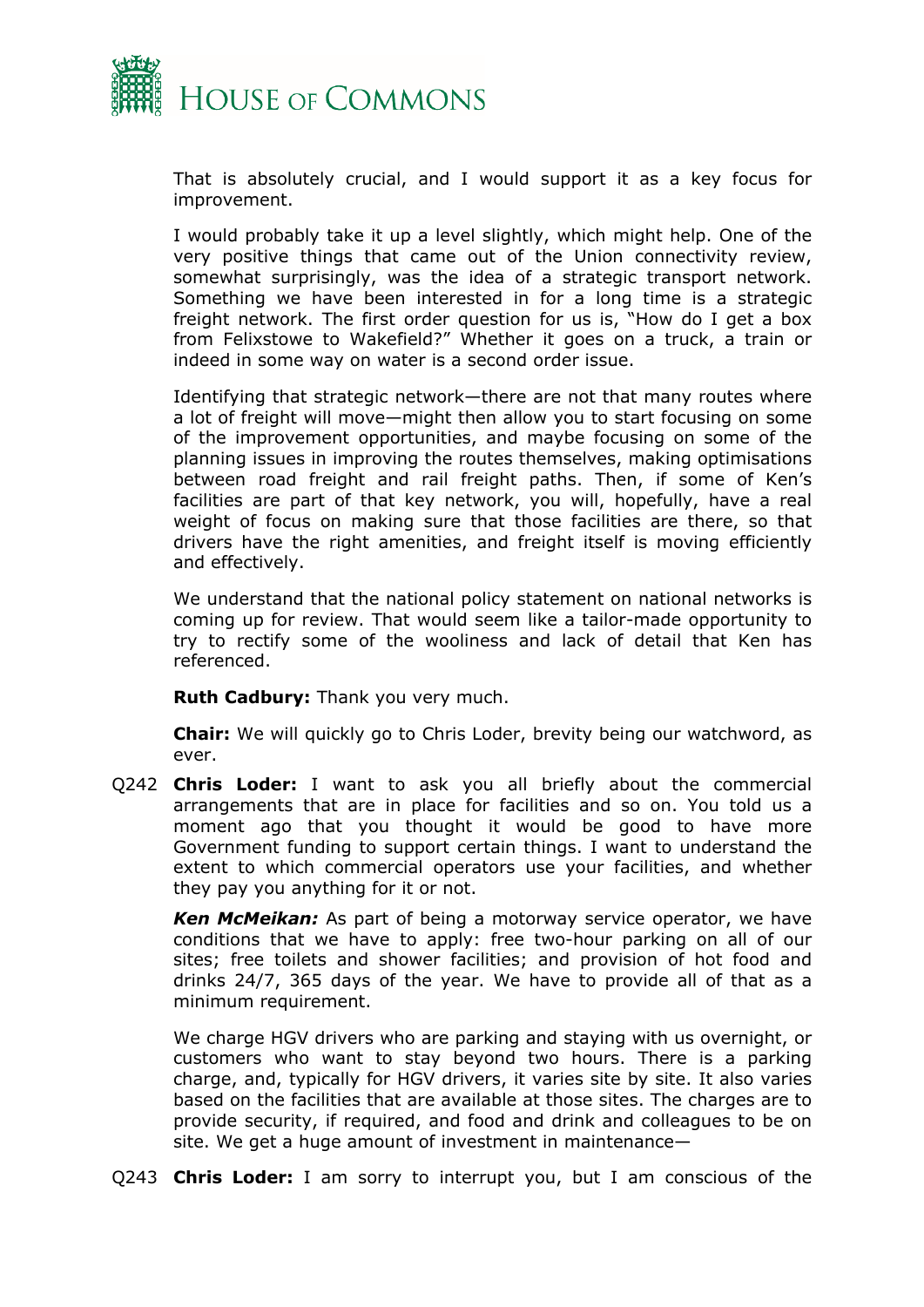

brevity requirement. What I wanted to understand was whether there was a commercial arrangement, say, between Tesco and yourselves, or another logistics business and yourselves, to provide those facilities, or is it purely on a driver-by-driver basis?

*Ken McMeikan:* We do it driver by driver, with the one exception being fuel. We are a destination where fuel is delivered for HGV drivers. We take a very small—

Q244 **Chris Loder:** Thank you. Matt, in relation to that, very briefly, in the event that one of your drivers needed to stop at one of Ken's services, would you, as Tesco, pay that, in effect through an expense, or do you expect the driver to have to pay it themselves out of their own pocket?

*Matt Rhind:* It is unusual for our drivers to need to stop. To help with some statistics around this, our average store from our distribution centre is 50 miles, or an hour and 20 minutes, so it is very close to our—

Q245 **Chris Loder:** I am sorry to interrupt. The Chair is emphasising the brevity point to me. I just want an understanding. If one of your drivers uses one of Ken's services, or another operator's services, do you pay that expense or do you expect the driver to pay out of their own pocket?

*Matt Rhind:* If a driver found himself needing to be in one of those facilities, he would absolutely be able to claim that expense from us as a business.

### **Chris Loder:** Thank you.

**Chair:** Thank you very much for that, Chris Loder. Over to Grahame Morris for the next question.

Q246 **Grahame Morris:** Ken, you got cut off just before you got to the key point. If an HGV was staying overnight, what would be the cost? It is variable according to the site, and it would presumably vary with the ports, which would offer more or less facilities, but just so that we have an idea, what would be an approximate idea of the cost?

*Ken McMeikan:* The parking charges?

## **Grahame Morris:** Yes.

*Ken McMeikan:* It varies from £13 up to £32 to £34. In addition, what we also provide for HGV drivers, for an additional £2, when they pay for parking is £10 of vouchers for food and drink that they can use at any of our brands. That was something we changed recently based on feedback from HGV drivers. They wanted the flexibility to be able to use that for all the brands that we operate on our sites. If you were paying for the food voucher as well, the lowest would be £15.

Q247 **Grahame Morris:** It is probably not fair to ask, but how does that compare with the continent? Are their facilities so much better because the charges are so much higher?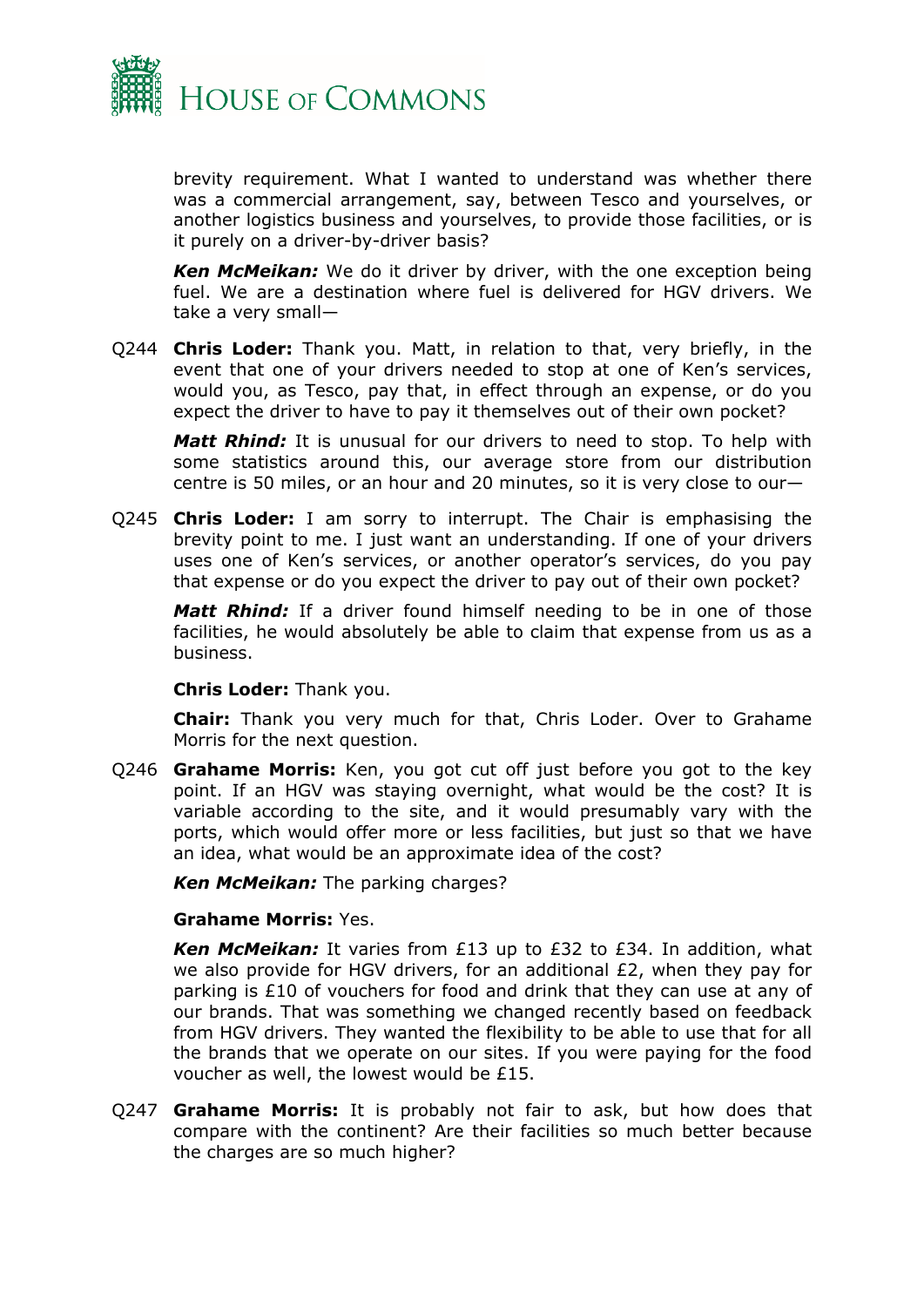

*Ken McMeikan:* Again, I will get the facts, if I may, and come back and answer that question specifically. What I can tell you is that, in terms of the parking charges, in the UK they are benchmarked against the rest of the industry and are market comparable.

Q248 **Grahame Morris:** I appreciate that. I tailgated there on the back of Chris's question.

My question is really about the steps that are to be taken to decarbonise the HGV freight supply chain, and whether there are opportunities for modal shift on to rail. That is probably not what you want to hear, but what are the pros and cons of that in reducing carbon emissions? What are the negatives if there is a modal shift? Do you believe there are opportunities to put more freight on to rail?

*Ken McMeikan:* Again, I really do not know. My role is specifically to look after HGV drivers and respond to their concerns. What I keep coming back to is that at the moment we have a woeful, inadequate shortage of managed site facilities, and a planning process that is going to take years to be able to—

Q249 **Grahame Morris:** You have made that point absolutely crystal clear, and it is duly noted. Thank you very much.

Tim, in my constituency we have the Port of Seaham. That is multimodal. We have rail, road and freight distribution around it. It is very disappointing that the rail terminal is not better used. What are your views from the port's perspective about a modal shift?

*Tim Morris:* Without exception, all of my members who have any access to the rail network would want to, and are ambitious to, increase the amount of rail freight they use. Road freight will always have its role. It will always be the appropriate solution for some types. There is a niche around waterborne freight as well, but for us, as major ports, moving more freight on to rail in particular is a big opportunity to both increase the efficiency of what we do and improve some of the environmental performance in terms of  $CO<sub>2</sub>$  and air quality.

We did some work with the Rail Freight Group—a trade association for the rail freight industry—and that came up with some forecasts for the movement of shipping containers. There is sufficient demand over the next 10 years to double the amount. That is the demand. That demand is constrained at the moment by some of the characteristics around the network. We understand, at the danger of putting Matt on the spot, that some of our customers are very keen on expanding their rail freight presence as well, for similar reasons of efficiency and environmental performance. Clearly, it plays into the broader freight landscape. If we have a systematic or structural issue with drivers, where are the other opportunities within the freight network to pull levers and ensure that we are efficiently and effectively moving goods?

Q250 **Grahame Morris:** Absolutely. The pressures on drivers would be relieved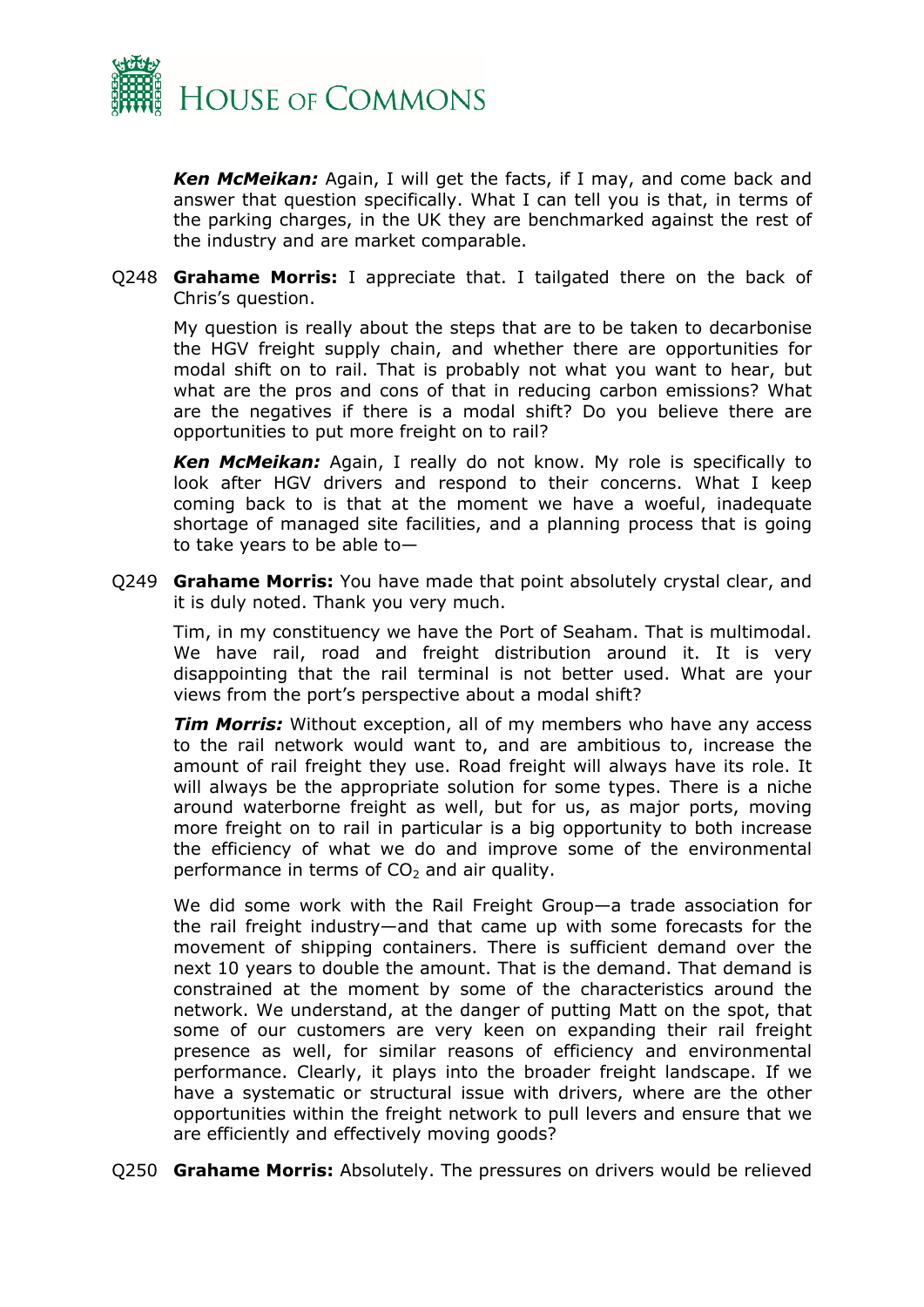

if it was possible, particularly with bulk cargoes such as cement and so on.

Matt, you might have an alternative view of the pros and cons of modal shift in going from freight road haulage to rail, so I will quickly come to you.

*Matt Rhind:* On this one specifically, we really see the value of rail and multimodal shift. In my operation at least, my team are really proud of what they have done there, and we now have seven services that run around the UK on a daily basis, six days a week, because we are down for one day for Network Rail to do their works. It is a really important way of helping find some balance to achieve a net-zero environment in the UK.

I am also pleased to celebrate that last week we launched a fresh food rail service from London up to Scotland, the first in the UK. We believe this is a really important way of helping decarbonise our road freight industry.

Q251 **Grahame Morris:** And to relieve traffic congestion on the roads, too.

*Matt Rhind:* Absolutely.

**Grahame Morris:** Thanks very much.

**Chair:** Mr Newlands, the floor is yours.

Q252 **Gavin Newlands:** Thank you very much, Chair. This is obviously going to be a hard sector to decarbonise. My colleagues will shortly be asking questions specifically on HGVs and zero emissions. I have a specific question on the intermodal piece. It relates to the Government's consultation and pilot on 48 tonnes. It stems from a constituent of mine, a company called Malcolm in my constituency, which does 48 tonnes for 48 miles. It was to improve the change between road freight and rail freight because of the heavier weights that are on rail.

What is your opinion of that? I am not talking to Ken specifically about Moto, but what is your opinion? Should it be taken up and become a permanent feature, Tim?

**Tim Morris:** I am not aware of the real detail, although I am certainly aware of Malcolm as a leader in the sector. As a general point, we would be broadly supportive of changes that can be made, even what might feel like small technical changes, to improve the interoperability of freight modes. Even in moving a container from A to B, from the port to one of Matt's distribution centres and then maybe from the distribution centre a little bit further on, there will be an element that is by road as well. To the extent that you are improving not just the trunk networks themselves but interoperability at the interchanges, it helps the whole system to work a lot better.

Q253 **Gavin Newlands:** Matt, from a Tesco point of view, would that be helpful to you? Tesco has made good progress in this area, but what is at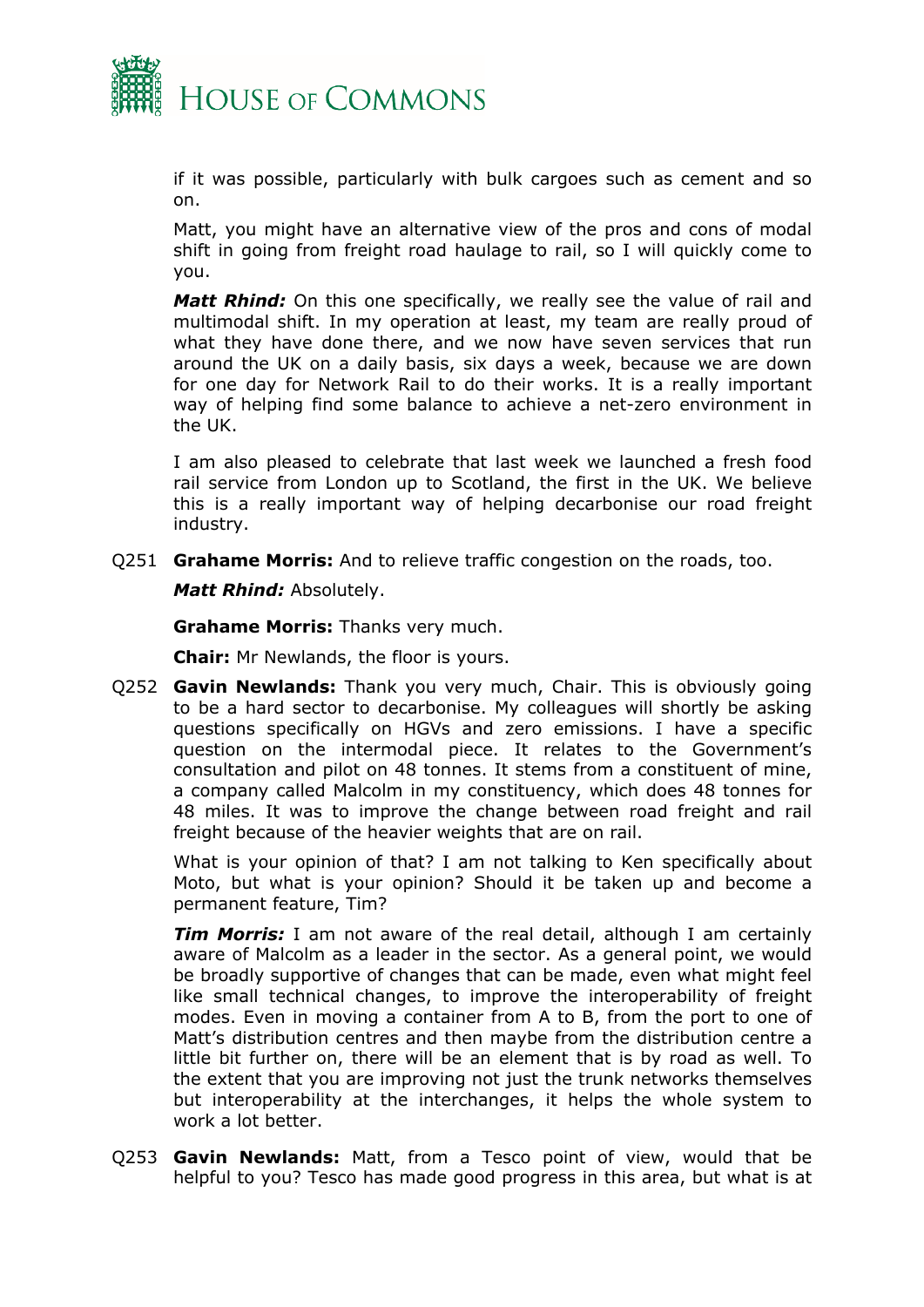

the upper end of the possibilities? How much of your stock would you perhaps move by rail, moving forward?

*Matt Rhind:* First, on the 48 tonnes piece—the intermodal—it is a very welcome change and something that we need to explore further. I described earlier that our average store is about 50 miles away from one of our distribution centres. When you look at where our terminals and some of our larger stores are, that would allow us to miss the distribution centre altogether and go straight to store, which makes it even more environmentally friendly. I think we would need to look at whether 48 miles is enough, but we definitely welcome the change.

With regard to where we think we could get to, we are working really collaboratively with Network Rail and our rail partners. We are hoping to be able to double the amount of services that we have on rail in the next five years. We have already made a significant investment in rail, and to be able to keep us on that journey a lot more investment will be needed, to ensure that freight on rail is given the right level of priority and accessibility to paths, allowing us to be as efficient on road as we are on rail.

**Gavin Newlands:** I am conscious of the time, so back to the Chair.

**Chair:** Much appreciated, Gavin. Over to Mr Jupp.

Q254 **Simon Jupp:** Thank you, Chair—and thank you for the audio tease earlier, Gavin.

My question is around the idea that new heavy goods vehicles in the UK should be zero emission by 2040. We hear lots about such ambitions. I want to understand the challenges that it presents, particularly when looking at new infrastructure, and the overall cost to business as well. Ken, I will come to you on that first. What do you foresee in this wonderful ambition that might be a stumbling block in the way?

*Ken McMeikan:* I think the first challenge we have is, what is the clean fuel that we are going to be switching to? Is it hydrogen? Is it electric? We then need to start thinking about how we are going to provide, in the way we currently do with fossil fuel, the hydrogen or electric supply to allow HGVs to move freely around the UK.

If I use cars as the example, we want to lead in the switch to clean energies. We are setting out to provide electric vehicle charge points on all of our sites. The cost, we estimate, to get just the power upgrades not the charge points—to our sites to meet the demand is about half a billion over the coming 10 or so years.

We hoped that, by the end of this year, 50% of our sites would have a minimum of six ultra-rapid chargers on them. After one year, we have only managed to get one site. That was Rugby, which we opened with 24 ultra-rapid chargers. The challenge is around planning consent and the power providers actually providing sufficient power upgrades to the site. On one of our sites, they need to lay an 8-mile cable to be able to provide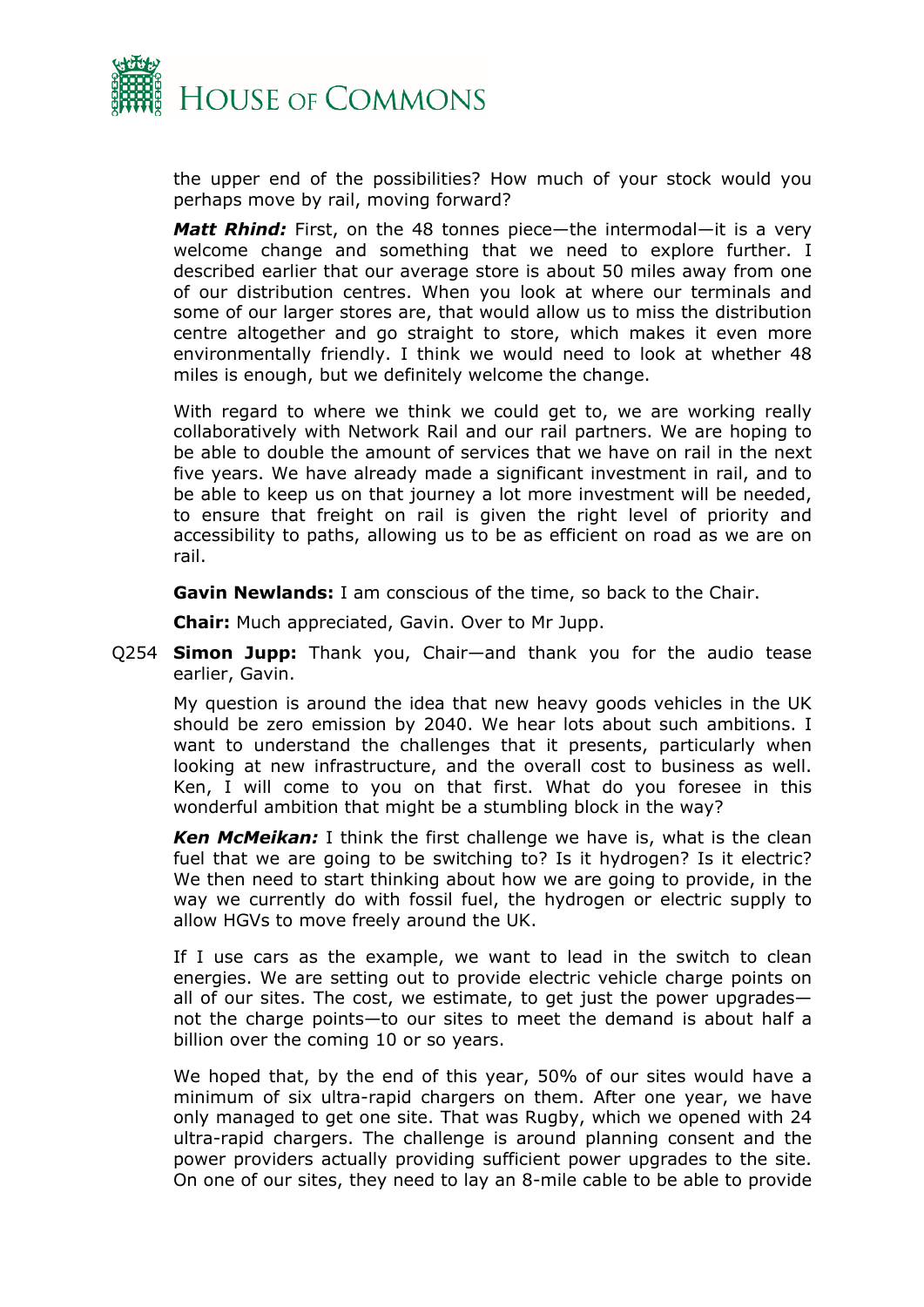

sufficient power supply to our site. We will do it, but it is taking much longer, and the power upgrades required are significantly more difficult to get sufficient power upgrades to our sites. When you then look at HGVs, which are likely to require much greater power than an average car, there is the whole preparation to allow HGVs to be moving around with clean fuels.

What the Government did well with cars is that a year or so ago, working with OLEV, they set a target for the number of ultra-rapid charge points that they wanted to see on motorways. Nothing has been done yet for what the expectation is going to be for HGVs, partly because we do not know which clean fuel HGVs are going to be using. Equally, we have not worked back to say, "Look, if the ambition by 2040 is to be here, what steps are we going to take to achieve that?"

Q255 **Simon Jupp:** Only 19 years to go; no need to panic. Ken, thank you very much for that summary. Tim, do you have the same concerns?

**Tim Morris:** We think about decarbonisation of freight in a more general sense. Obviously, in a big port you are going to have trucks, trains and ships. While we all know where we have to get to, as Ken said, there are some key constraints on that at the moment. A huge one, as Ken mentioned, is simply power network availability for the sites. A number of ports are basically going through a development programme about whether they can become multimodal, zero emission energy hubs in a broader sense, but you need the infrastructure there to enable it. That is a key issue at the moment.

Q256 **Simon Jupp:** Matt, the same question applies to you, and I am guessing the answer is pretty much the same.

*Matt Rhind:* Yes, similar. I think we need to understand how we can improve access to the network. In our business, we have targeted net zero by 2035, so we are looking to exceed the target that has been set. Those barriers to progress are very much as you have alluded to, with access to the network.

On that, it is about understanding that there are other avenues to explore. We have recently put 120 LNG—liquid natural gas—vehicles into our network to help with some of the challenge of decarbonisation. We have installed a number of electric vehicle charging points. We are in the process of doing about 2,400, which will increase the number of publicly available charge points by 14%. What that talks to is just how much more needs to be done in this space.

Q257 **Simon Jupp:** I am conscious of time, but I have one further question. Can I ask each person on the panel what one thing the Government can do to help you to achieve this wonderful target in 2040?

*Tim Morris:* For us, it would be designating particular freight nodes, along the concept of a network that we saw, prioritising some very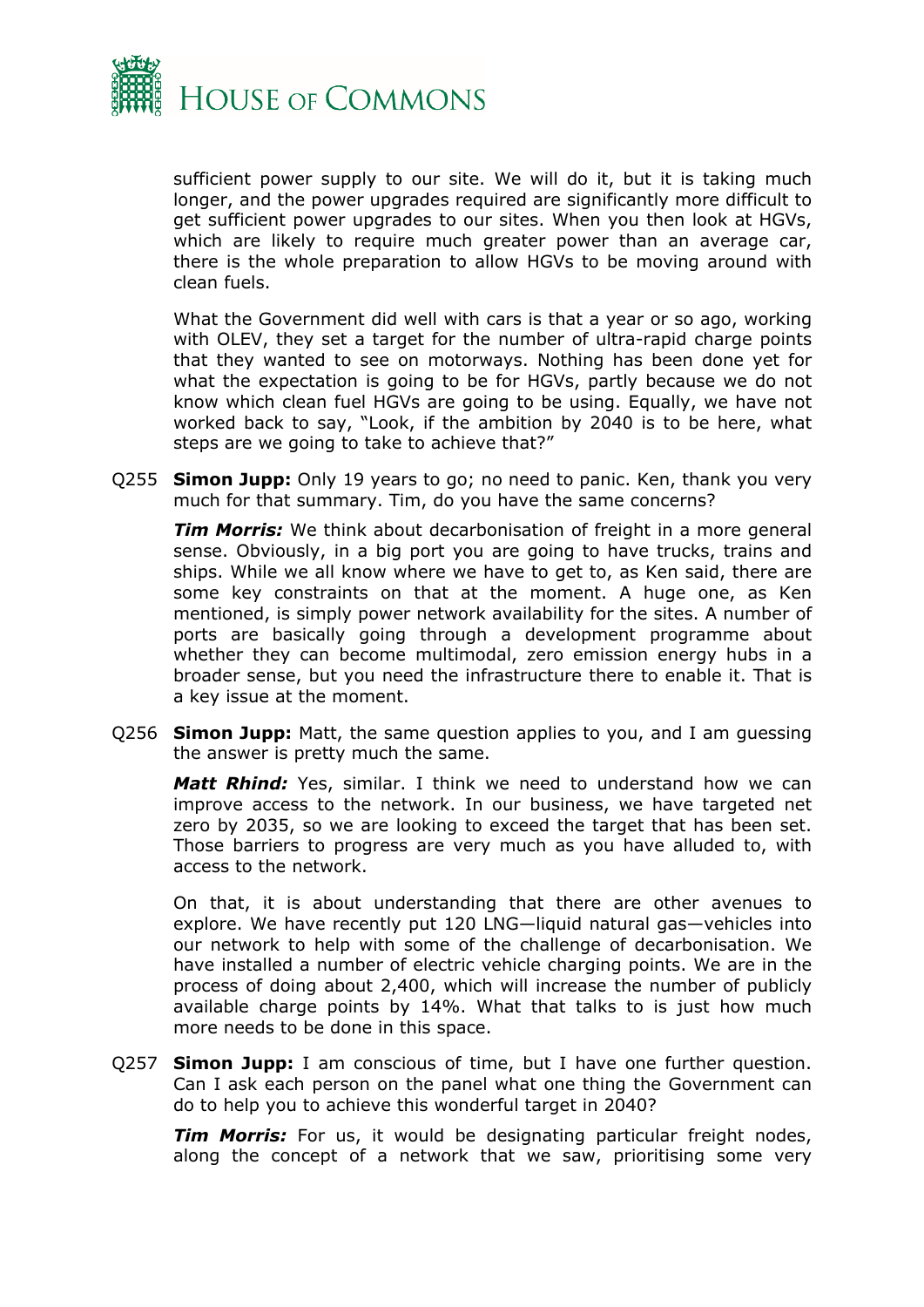

significant network upgrades on those and improving access to the network bureaucracy that accompanies plugging into those nodes.

Q258 **Simon Jupp:** That is three.

*Tim Morris:* It was one, but it had three sub-headings.

Q259 **Simon Jupp:** I like that. Ken?

*Ken McMeikan:* I am afraid I might do exactly the same. The key for me is that we need to know which clean fuel is likely to be the fuel of choice for HGVs in the future. The second thing we are going to need is the provision of funding to be able to get connectivity to our sites, to be able to provide whatever clean fuel we are using. Is it hydrogen or is it electric? How fast we can get clarity on that and understand with the power companies how we are going to provide it at a local level for HGVs is key.

Q260 **Simon Jupp:** Finally, Matt.

*Matt Rhind:* I think Ken has described eloquently the journey ahead of us.

**Simon Jupp:** Thank you.

**Chair:** Just to reassure Ken and the other two witnesses, and anybody else who is watching, this Committee has agreed its forward plan for the new year. We will be looking at all sorts of different fuels for all sorts of different modes of transport. Certainly, for HGVs, heavy construction or farming vehicles, we firmly believe that synthetic fuels are an option that we could potentially be looking at. That is for the future, so please watch this space.

We will move to the final question, as I am conscious of the time.

Q261 **Greg Smith:** Thank you, Chair. I am conscious of the time, particularly five minutes after we were due to finish opening up the question of crossing the border. It perhaps might take more time than we have.

Tim, I am focusing on practical solutions and things that you think need to happen, given that we have left the European Union, and that in order to get the freedoms that brings us, change has been required at the border. We have global supply chain issues, largely as a result of the pandemic. What things do you believe most need to happen at the border to speed up flows of goods? Can you answer, within that, whose primary role you think it is to make those happen. Is it the ports? Is it the Government? Is it international solutions?

*Tim Morris:* Infrastructure. We need more border infrastructure, or new border infrastructure. The Government have accidentally fallen into risking creating an unlevel playing field between different ports of entry in the UK by providing facilities directly in some locations themselves, and in some cases relying on the private sector to do it. We need to review what is happening on that and make sure that there is a more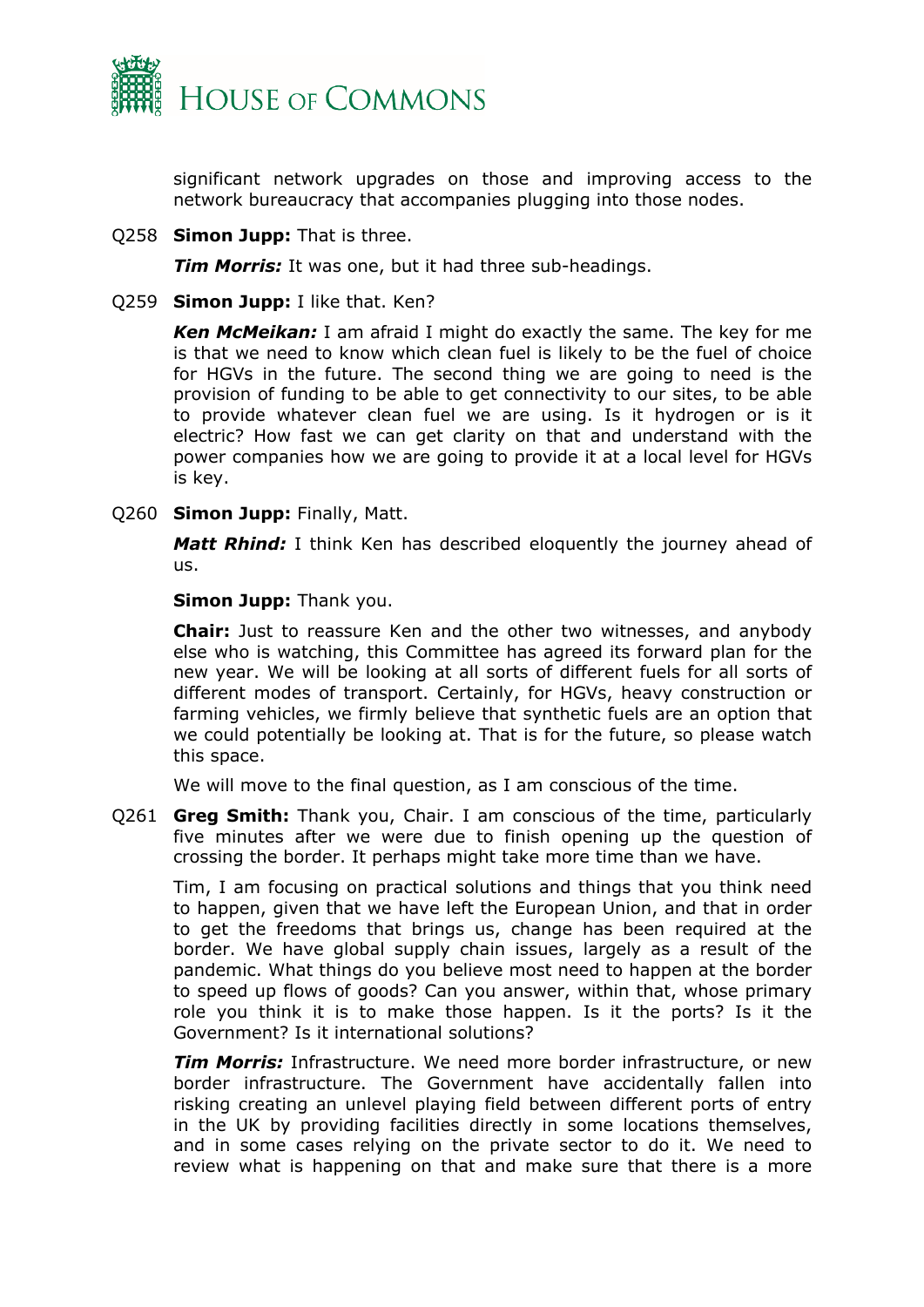

level playing field in recovering the costs, and a similar level of operational availability for each facility.

The second thing I would highlight is this. A lot of the focus on border planning for movement of goods between the UK and Europe has been around what is called, in the jargon, accompanied ro-ro—trucks with drivers, who I am sure will be utilising Ken's new facilities in Kent. Two thirds of the goods that travel between the UK and Europe do so on what is called an unaccompanied basis. Either they are trailers that are moved to the port in Europe, brought over on the ferry as trailers and then picked up in the UK, or they come over as shipping containers. There are two things to remember about that. We need a system that works for the unaccompanied freight. We have instituted a new system called GVMS and pre-lodgement for the accompanied ro-ro. We need to ensure that the systems for unaccompanied freight work as well.

To tie this back to the first question, we have all agreed that sleeping in lay-bys is not a great thing to do personally or to encourage new people into the industry. If we have a vibrant model for picking up containers or trailers in ports that may be a little closer to the distribution centres themselves, a driver could probably do a couple of trips a day and not stay at places overnight. There are some aspects to making sure that we have a broadly based freight network interfacing with Europe that might help us address some of the issues that we talked about right at the start of this session.

Q262 **Greg Smith:** You mentioned that change is needed for unaccompanied loads. What are you looking for there? What actually needs to happen?

*Tim Morris:* Until relatively recently—I am talking about the last three weeks, bearing in mind that we are now very close to 1 January—the type of freight or customs clearance that was available to accompanied freight was not available to unaccompanied freight. In a welcome but relatively late in the day move, the Government have now made that available to unaccompanied freight. What we all have to do now is move very quickly to make sure that is operationally effective. We need the Government to put a little bit more time and effort into working with industry in order to make sure that that happens. At the moment, they have said, "Yes, you can have the flexibility to do it, but we don't have the capacity or the resources to work with you on the implementation of it."

Q263 **Greg Smith:** It is very much a process-driven solution. You started your answer with infrastructure.

*Tim Morris:* There is a very important process part, and then on the infrastructure we have a network of new border control posts that are established across the UK. The port operators themselves have contributed £100 million of the capital spend. What we need now is to ensure that there is a level playing field in how the costs are recovered, both for the private sector-provided facilities and the Government-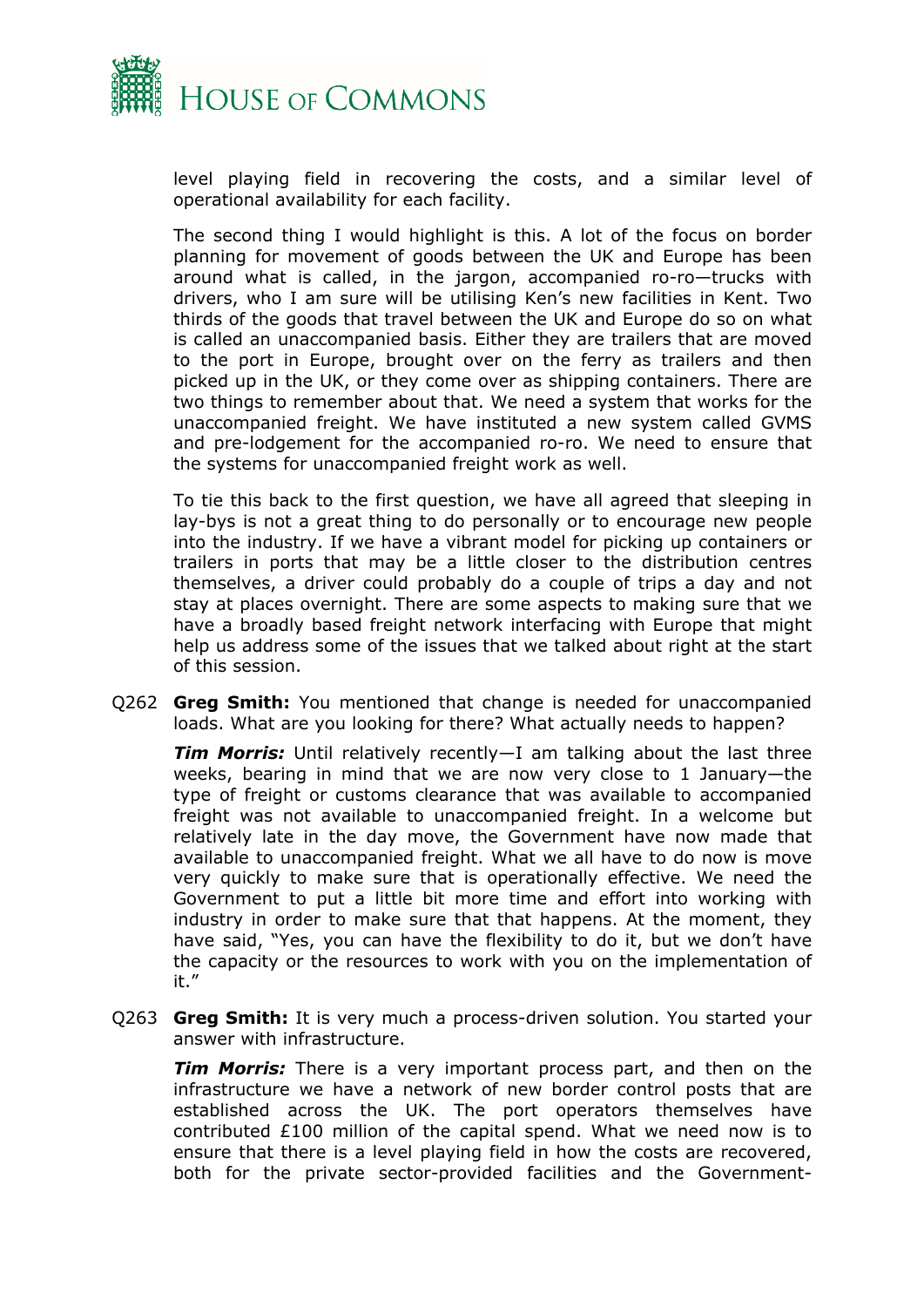

provided facilities, so that we have a level playing field and the maximum amount of choice for UK businesses to use for their border crossings.

Q264 **Greg Smith:** Can you unpack that level playing field a little bit? Are we talking a 50/50 return? Are we talking about a delayed return for the taxpayer as opposed to the private sector?

**Tim Morris:** The Government have put hundreds of millions of pounds into the border control infrastructure that they have provided. I, as a taxpayer, and this Committee hope that that money is recovered. There is a well-established model that operates right now for goods that come through the rest of the world. It might not be exactly the same model that applies for European trade, but nevertheless the same fundamental principles of a reasonable level of cost recovery need to apply in the Government-provided facilities so that they operate on a similar basis to the private sector facilities.

Q265 **Greg Smith:** That is very helpful; thank you. Matt, do you have anything that you want to add on the flow of goods at the border?

*Matt Rhind:* As 1 January approaches for the EU to GB flows, to give reassurance, we have been working with our suppliers and logistics partners through multiple interactions to ensure that we are clear that we are aware of the processes that are changing and are prepared for that. Making sure that everybody else is prepared is what we are interested to see, so that we do not see any delays there.

There is only other thing to mention on borders and transfer of goods between GB and NI. I know that discussions are ongoing. We would definitely encourage both sides to find a long-term and stable solution for the movement of goods. We believe that in anything that is done we need digitalisation at the heart of the movement of goods between GB and NI.

Q266 **Greg Smith:** What is your favoured solution for the long term?

*Matt Rhind:* Anything that reduces the challenges or further complications of being able to move goods freely, which we understand will need some level of process between GB and NI. A good proportion of the goods that we sell in NI come from mainland GB. Easy access and digitalisation to allow for the relatively free movement of goods would be very welcome.

Q267 **Greg Smith:** You are not going for total free movement of goods between GB and NI.

*Matt Rhind:* That is clearly not possible, but we would welcome whatever can be negotiated. We would welcome simplification.

**Greg Smith:** Thank you very much. We could talk about this issue for a very long time, but we are nearly a quarter of an hour over so I will hand back to the Chair.